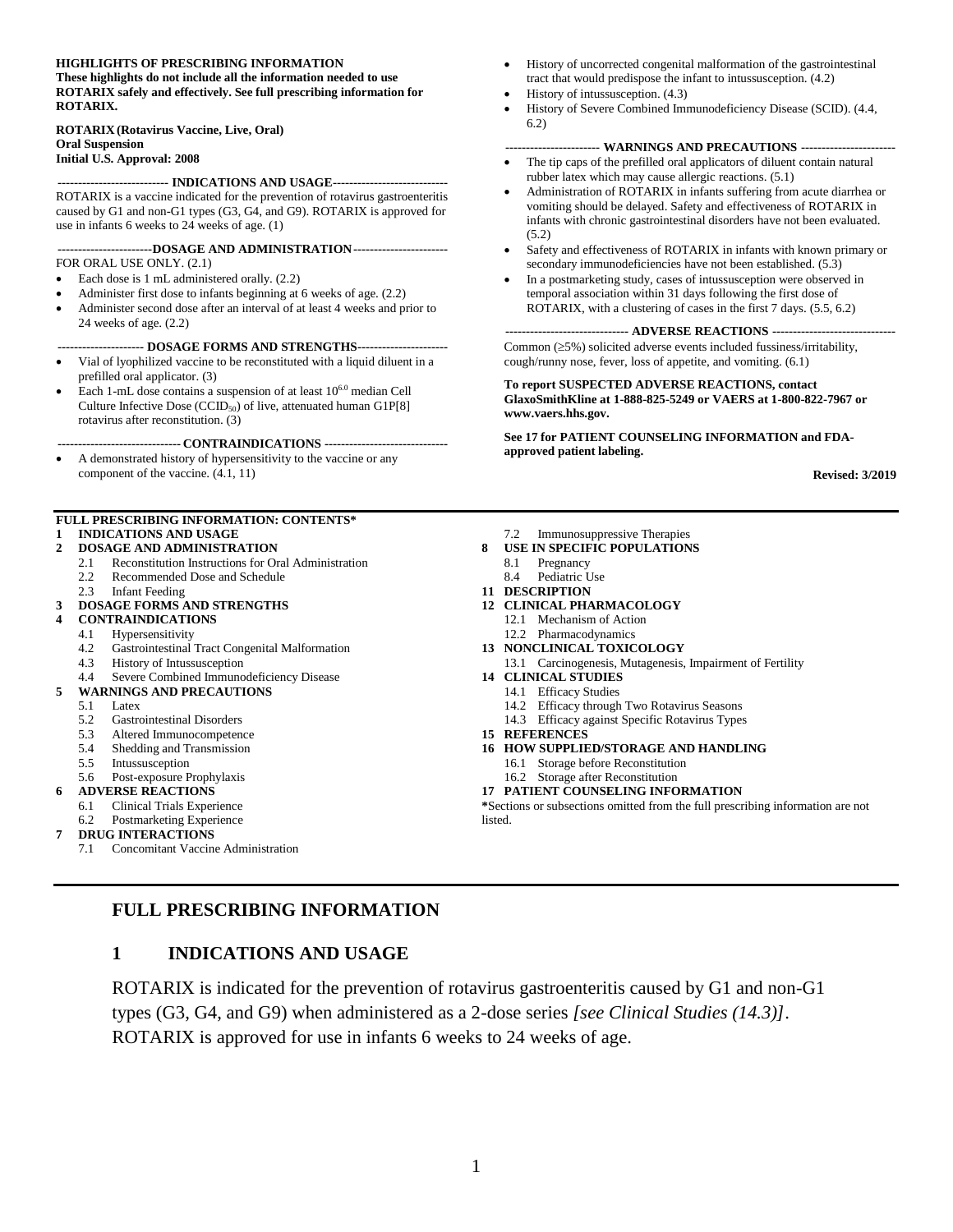## <span id="page-1-0"></span>**2 DOSAGE AND ADMINISTRATION**

## <span id="page-1-1"></span>**2.1 Reconstitution Instructions for Oral Administration**

**For oral use only.** Not for injection.

Reconstitute only with accompanying diluent. Do not mix ROTARIX with other vaccines or solutions.



Remove vial cap and push transfer adapter onto vial (lyophilized vaccine).



Shake diluent in oral applicator (white, turbid suspension). Connect oral applicator to transfer adapter.



Push plunger of oral applicator to transfer diluent into vial. Suspension will appear white and turbid.



Withdraw vaccine into oral applicator.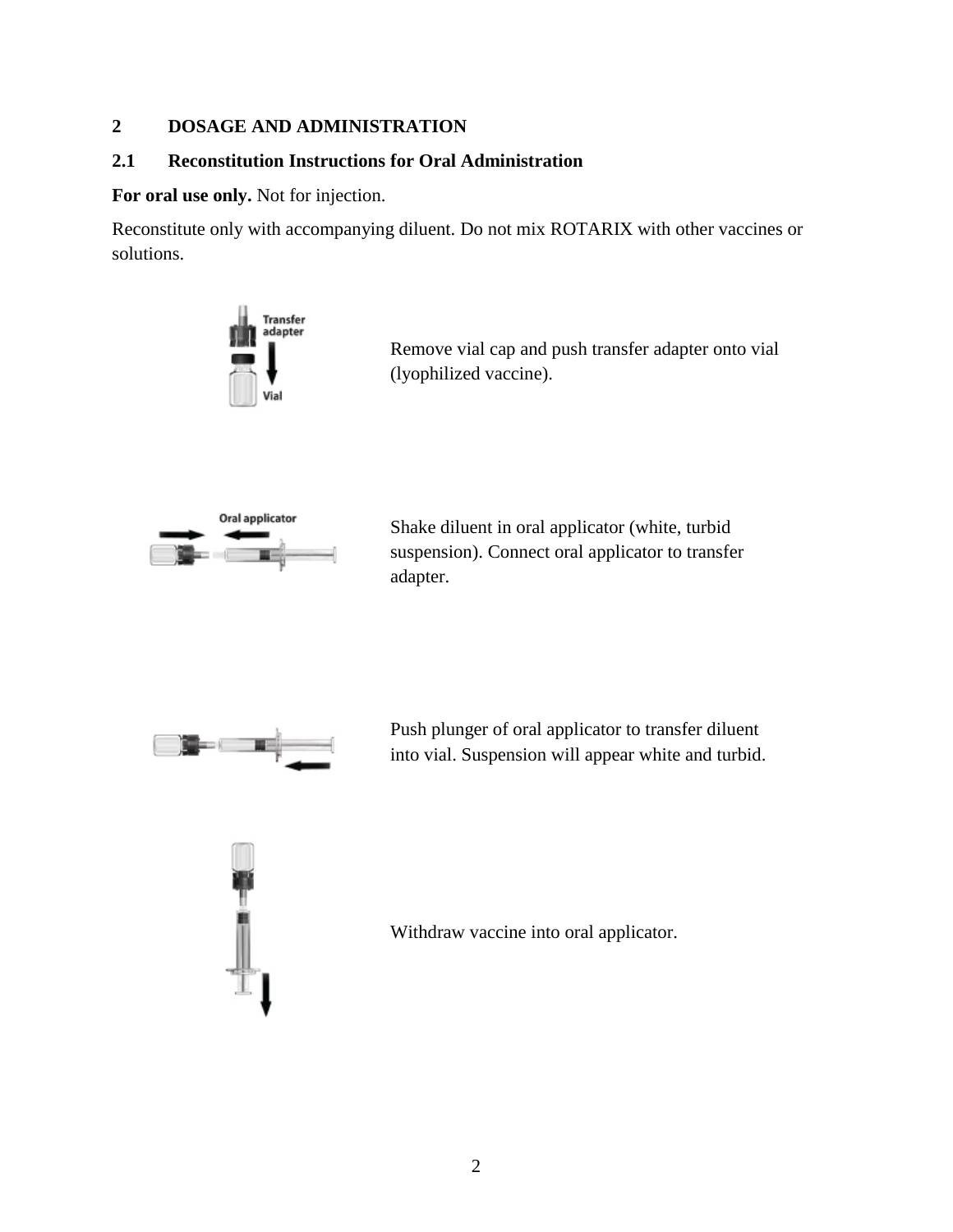

Twist and remove the oral applicator.





Ready for **oral** administration. Do not use a needle with ROTARIX. Not for injection.

# <span id="page-2-0"></span>**2.2 Recommended Dose and Schedule**

The vaccination series consists of two 1-mL doses administered **orally**. The first dose should be administered to infants beginning at 6 weeks of age. There should be an interval of at least 4 weeks between the first and second dose. The 2-dose series should be completed by 24 weeks of age.

Safety and effectiveness have not been evaluated if ROTARIX were administered for the first dose and another rotavirus vaccine were administered for the second dose or vice versa.

In the event that the infant spits out or regurgitates most of the vaccine dose, a single replacement dose may be considered at the same vaccination visit.

# <span id="page-2-1"></span>**2.3 Infant Feeding**

Breastfeeding was permitted in clinical studies. There was no evidence to suggest that breastfeeding reduced the protection against rotavirus gastroenteritis afforded by ROTARIX. There are no restrictions on the infant's liquid consumption, including breast milk, either before or after vaccination with ROTARIX.

# <span id="page-2-2"></span>**3 DOSAGE FORMS AND STRENGTHS**

ROTARIX is available as a vial of lyophilized vaccine to be reconstituted with a liquid diluent in a prefilled oral applicator.

Each 1-mL dose contains a suspension of at least 10<sup>6.0</sup> median Cell Culture Infective Dose  $(CCID<sub>50</sub>)$  of live, attenuated human G1P[8] rotavirus after reconstitution.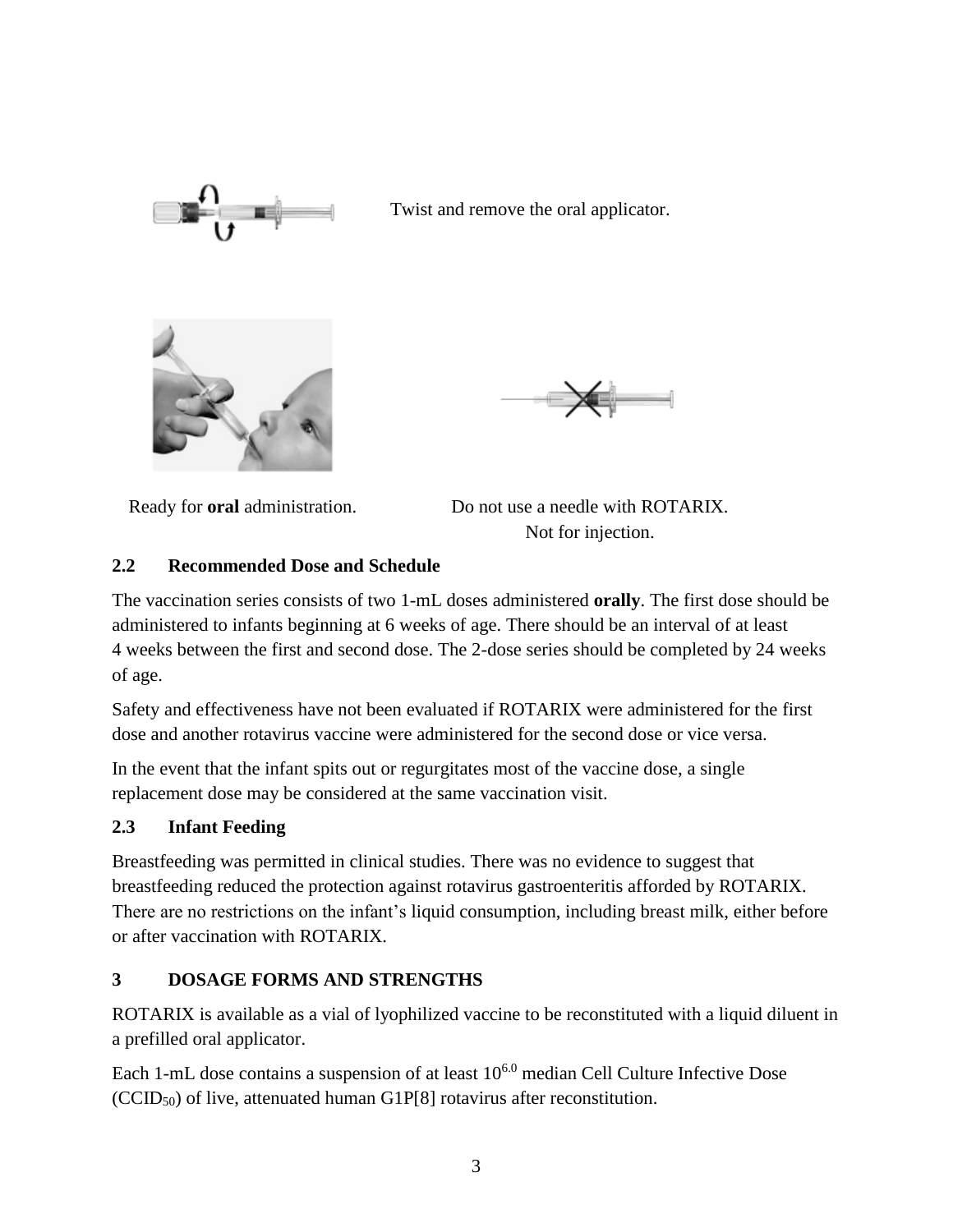# <span id="page-3-0"></span>**4 CONTRAINDICATIONS**

# <span id="page-3-1"></span>**4.1 Hypersensitivity**

A demonstrated history of hypersensitivity to any component of the vaccine.

Infants who develop symptoms suggestive of hypersensitivity after receiving a dose of ROTARIX should not receive further doses of ROTARIX.

# <span id="page-3-2"></span>**4.2 Gastrointestinal Tract Congenital Malformation**

Infants with a history of uncorrected congenital malformation of the gastrointestinal tract (such as Meckel's diverticulum) that would predispose the infant for intussusception should not receive ROTARIX.

# <span id="page-3-3"></span>**4.3 History of Intussusception**

Infants with a history of intussusception should not receive ROTARIX *[see Warnings and Precautions (5.5)]*. In postmarketing experience, intussusception resulting in death following a second dose has been reported following a history of intussusception after the first dose *[see Adverse Reactions (6.2)]*.

# <span id="page-3-4"></span>**4.4 Severe Combined Immunodeficiency Disease**

Infants with Severe Combined Immunodeficiency Disease (SCID) should not receive ROTARIX. Postmarketing reports of gastroenteritis, including severe diarrhea and prolonged shedding of vaccine virus, have been reported in infants who were administered live, oral rotavirus vaccines and later identified as having SCID *[see Adverse Reactions (6.2)]*.

# <span id="page-3-5"></span>**5 WARNINGS AND PRECAUTIONS**

# <span id="page-3-6"></span>**5.1 Latex**

The tip caps of the prefilled oral applicators of diluent contain natural rubber latex which may cause allergic reactions.

# <span id="page-3-7"></span>**5.2 Gastrointestinal Disorders**

Administration of ROTARIX should be delayed in infants suffering from acute diarrhea or vomiting.

Safety and effectiveness of ROTARIX in infants with chronic gastrointestinal disorders have not been evaluated. *[See Contraindications (4.2).]*

# <span id="page-3-8"></span>**5.3 Altered Immunocompetence**

Safety and effectiveness of ROTARIX in infants with known primary or secondary immunodeficiencies, including infants with human immunodeficiency virus (HIV), infants on immunosuppressive therapy, or infants with malignant neoplasms affecting the bone marrow or lymphatic system have not been established.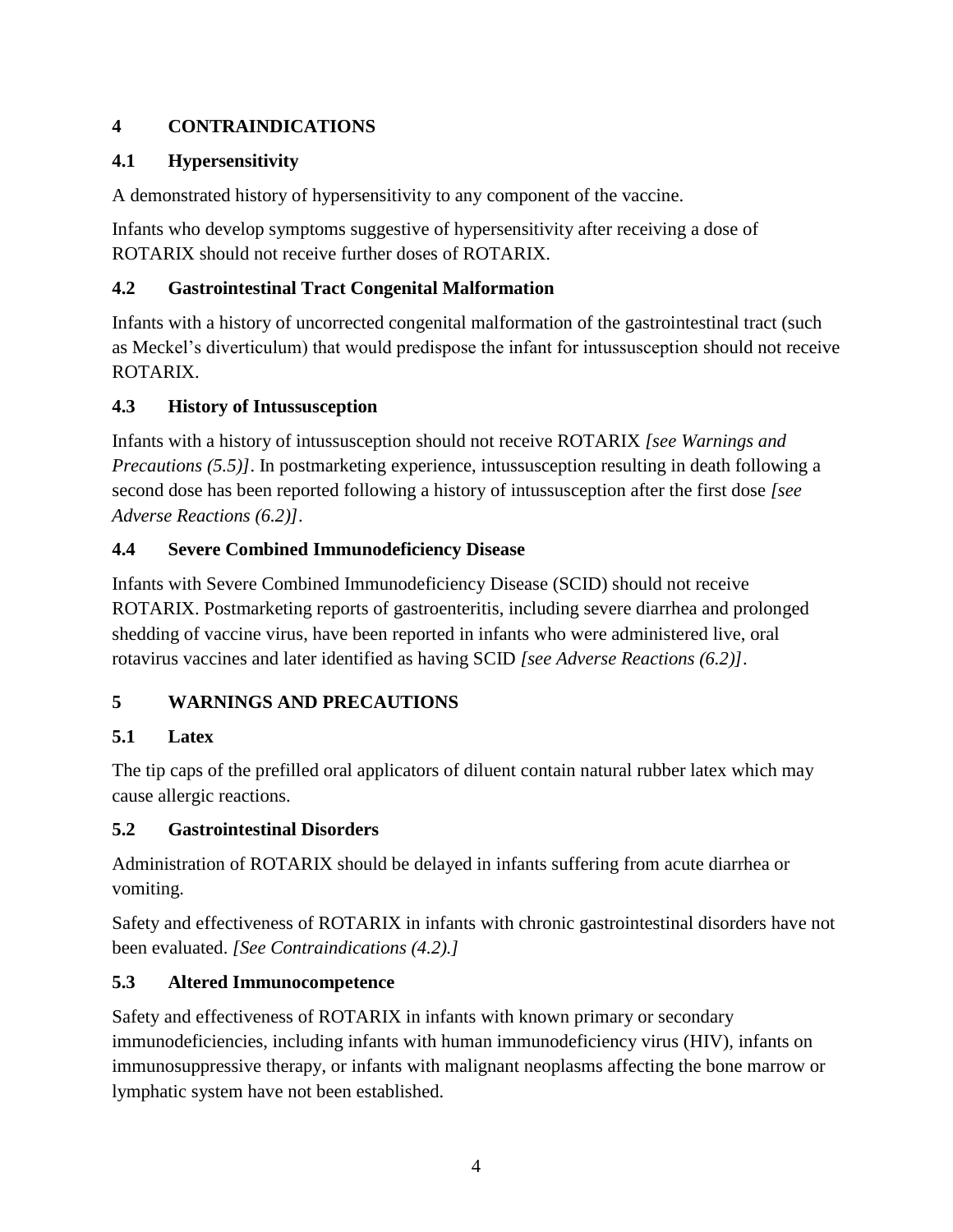# <span id="page-4-0"></span>**5.4 Shedding and Transmission**

Rotavirus shedding in stool occurs after vaccination with peak excretion occurring around Day 7 after Dose 1.

One clinical trial demonstrated that vaccinees transmit vaccine virus to healthy seronegative contacts *[see Clinical Pharmacology (12.2)]*.

The potential for transmission of vaccine virus following vaccination should be weighed against the possibility of acquiring and transmitting natural rotavirus. Caution is advised when considering whether to administer ROTARIX to individuals with immunodeficient close contacts, such as individuals with malignancies, primary immunodeficiency or receiving immunosuppressive therapy.

# <span id="page-4-1"></span>**5.5 Intussusception**

Following administration of a previously licensed oral live rhesus rotavirus-based vaccine, an increased risk of intussusception was observed.<sup>1</sup> The risk of intussusception with ROTARIX was evaluated in a pre-licensure randomized, placebo-controlled safety study (including 63,225 infants) conducted in Latin America and Finland. No increased risk of intussusception was observed in this clinical trial following administration of ROTARIX when compared with placebo. *[See Adverse Reactions (6.1).]*

In a postmarketing, observational study conducted in Mexico, cases of intussusception were observed in temporal association within 31 days following the first dose of ROTARIX, with a clustering of cases in the first 7 days. *[See Adverse Reactions (6.2).]*

Other postmarketing observational studies conducted in Brazil and Australia also suggest an increased risk of intussusception within the first 7 days following the second dose of ROTARIX.2,3 *[See Adverse Reactions (6.2).]*

In worldwide passive postmarketing surveillance, cases of intussusception have been reported in temporal association with ROTARIX *[see Adverse Reactions (6.2)]*.

# <span id="page-4-2"></span>**5.6 Post-exposure Prophylaxis**

Safety and effectiveness of ROTARIX when administered after exposure to rotavirus have not been evaluated.

# <span id="page-4-3"></span>**6 ADVERSE REACTIONS**

# <span id="page-4-4"></span>**6.1 Clinical Trials Experience**

Because clinical trials are conducted under widely varying conditions, adverse reaction rates observed in the clinical trials of a vaccine cannot be directly compared with rates in the clinical trials of another vaccine and may not reflect the rates observed in practice. As with any vaccine, there is the possibility that broad use of ROTARIX could reveal adverse reactions not observed in clinical trials.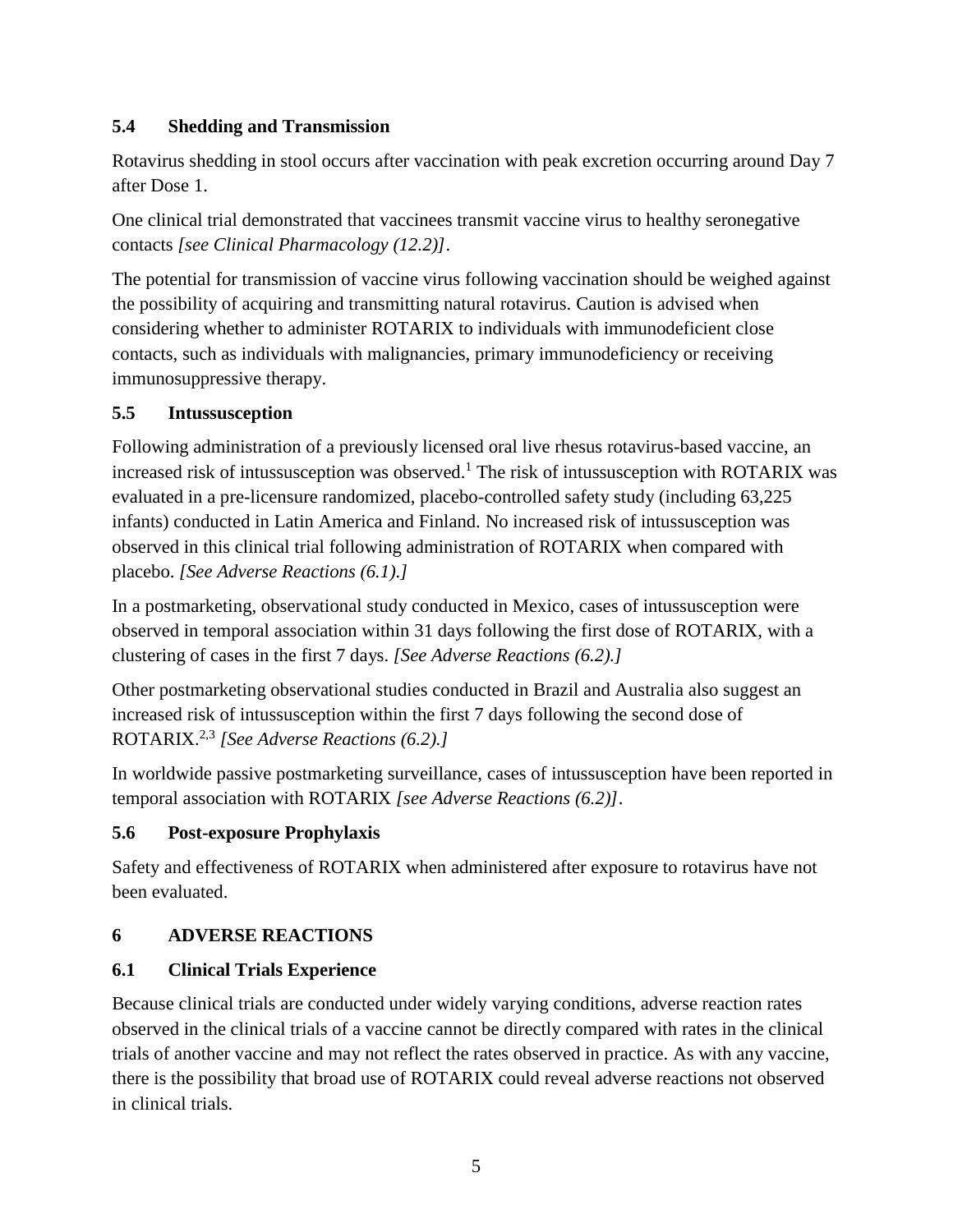Solicited and unsolicited adverse events, serious adverse events and cases of intussusception were collected in 7 clinical studies. Cases of intussusception and serious adverse events were collected in an additional large safety study. These 8 clinical studies evaluated a total of 71,209 infants who received ROTARIX ( $n = 36,755$ ) or placebo ( $n = 34,454$ ). The racial distribution for these studies was as follows: Hispanic 73.4%, white 16.2%, black 1.0%, and other 9.4%; 51% were male.

### Solicited Adverse Events

In 7 clinical studies, detailed safety information was collected by parents/guardians for 8 consecutive days following vaccination with ROTARIX (i.e., day of vaccination and the next 7 days). A diary card was completed to record fussiness/irritability, cough/runny nose, the infant's temperature, loss of appetite, vomiting, or diarrhea on a daily basis during the first week following each dose of ROTARIX or placebo. Adverse events among recipients of ROTARIX and placebo occurred at similar rates (Table 1).

|                                     |                                  | Dose 1        | Dose 2         |                |  |
|-------------------------------------|----------------------------------|---------------|----------------|----------------|--|
|                                     | <b>ROTARIX</b><br><b>Placebo</b> |               | <b>ROTARIX</b> | <b>Placebo</b> |  |
|                                     | $n = 3,284$                      | $n = 2,013$   | $n = 3,201$    | $n = 1,973$    |  |
|                                     | $\frac{6}{6}$                    | $\frac{0}{0}$ | $\frac{6}{6}$  | $\frac{0}{0}$  |  |
| Fussiness/irritability <sup>a</sup> | 52                               | 52            | 42             | 42             |  |
| Cough/runny nose $b$                | 28                               | 30            | 31             | 33             |  |
| Fever <sup>c</sup>                  | 25                               | 33            | 28             | 34             |  |
| Loss of appetite $d$                | 25                               | 25            | 21             | 21             |  |
| Vomiting                            | 13                               |               |                | 8              |  |
| Diarrhea                            |                                  | 3             |                |                |  |

**Table 1. Solicited Adverse Events within 8 Days Following Doses 1 and 2 of ROTARIX or Placebo (Total Vaccinated Cohort)**

Total vaccinated cohort  $=$  All vaccinated infants for whom safety data were available.

n = Number of infants for whom at least one symptom sheet was completed.

<sup>a</sup> Defined as crying more than usual.

<sup>b</sup> Data not collected in 1 of 7 studies; Dose 1: ROTARIX n = 2,583; placebo n = 1,897; Dose 2: ROTARIX  $n = 2,522$ ; placebo  $n = 1,863$ .

<sup>c</sup> Defined as temperature  $\geq 100.4$  °F ( $\geq 38.0$  °C) rectally or  $\geq 99.5$  °F ( $\geq 37.5$  °C) orally.

<sup>d</sup> Defined as eating less than usual.

# Unsolicited Adverse Events

Infants were monitored for unsolicited serious and non-serious adverse events that occurred in the 31-day period following vaccination in 7 clinical studies. The following adverse events occurred at a statistically higher incidence (95% Confidence Interval [CI] of Relative Risk excluding 1) among recipients of ROTARIX ( $n = 5,082$ ) as compared with placebo recipients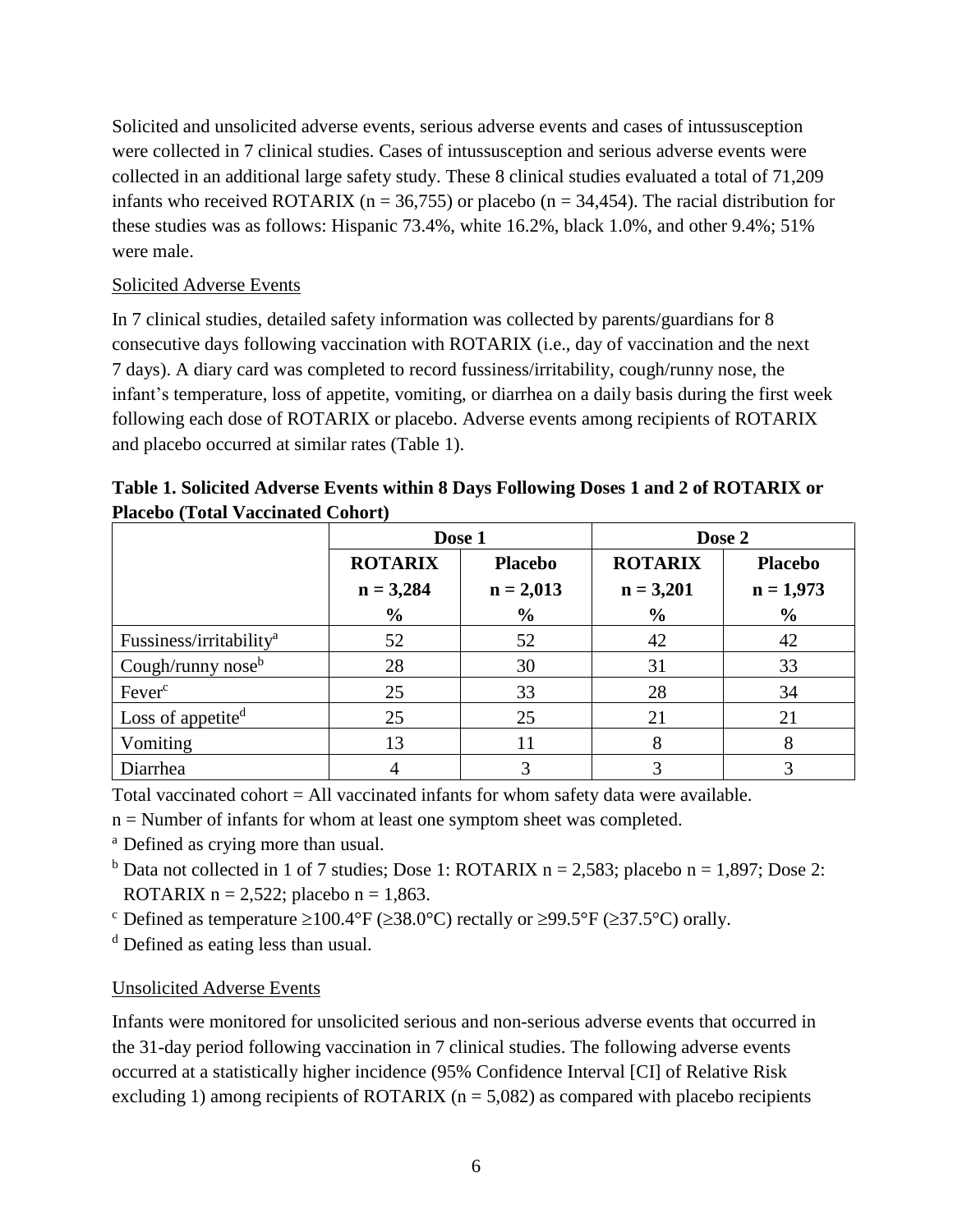$(n = 2,902)$ : irritability (ROTARIX 11.4%, placebo 8.7%) and flatulence (ROTARIX 2.2%, placebo 1.3%).

### Serious Adverse Events (SAEs)

Infants were monitored for serious adverse events that occurred in the 31-day period following vaccination in 8 clinical studies. Serious adverse events occurred in 1.7% of recipients of ROTARIX ( $n = 36,755$ ) as compared with 1.9% of placebo recipients ( $n = 34,454$ ). Among placebo recipients, diarrhea (placebo 0.07%, ROTARIX 0.02%), dehydration (placebo 0.06%, ROTARIX 0.02%), and gastroenteritis (placebo 0.3%, ROTARIX 0.2%) occurred at a statistically higher incidence (95% CI of Relative Risk excluding 1) as compared with recipients of ROTARIX.

### Deaths

During the entire course of 8 clinical studies, there were 68 (0.19%) deaths following administration of ROTARIX ( $n = 36,755$ ) and 50 (0.15%) deaths following placebo administration ( $n = 34,454$ ). The most commonly reported cause of death following vaccination was pneumonia, which was observed in 19 (0.05%) recipients of ROTARIX and 10 (0.03%) placebo recipients (Relative Risk: 1.74, 95% CI: 0.76, 4.23).

### Intussusception

In a controlled safety study conducted in Latin America and Finland, the risk of intussusception was evaluated in 63,225 infants (31,673 received ROTARIX and 31,552 received placebo). Infants were monitored by active surveillance including independent, complementary methods (prospective hospital surveillance and parent reporting at scheduled study visits) to identify potential cases of intussusception within 31 days after vaccination and, in a subset of 20,169 infants (10,159 received ROTARIX and 10,010 received placebo), up to one year after the first dose.

No increased risk of intussusception following administration of ROTARIX was observed within a 31-day period following any dose, and rates were comparable to the placebo group after a median of 100 days (Table 2). In a subset of 20,169 infants (10,159 received ROTARIX and 10,010 received placebo) followed up to one year after Dose 1, there were 4 cases of intussusception with ROTARIX compared with 14 cases of intussusception with placebo (Relative Risk: 0.28 [95% CI: 0.10, 0.81]). All of the infants who developed intussusception recovered without sequelae.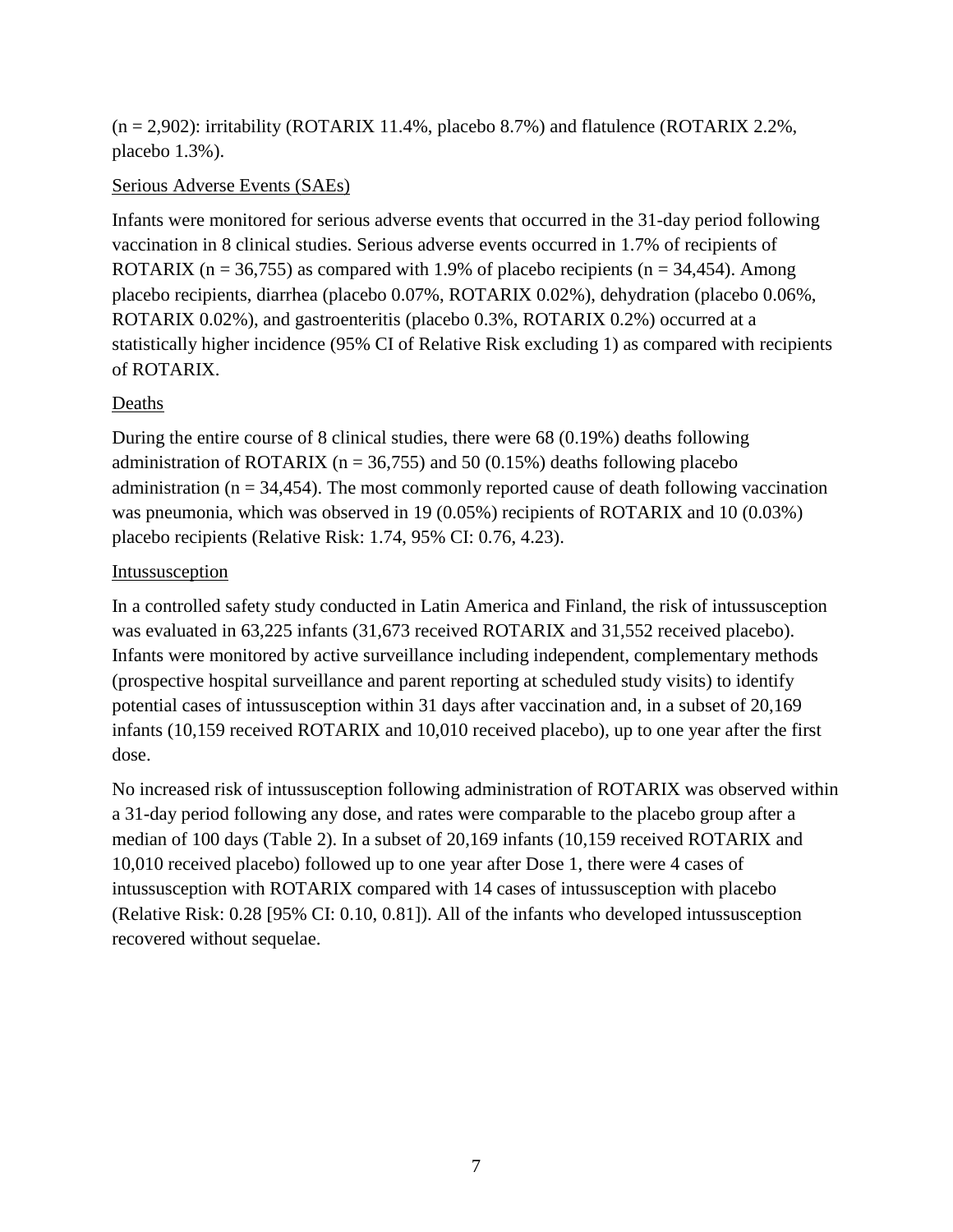|                                                   | <b>ROTARIX</b>   | <b>Placebo</b> |  |
|---------------------------------------------------|------------------|----------------|--|
| <b>Confirmed Cases of Intussusception</b>         | $n = 31,673$     | $n = 31,552$   |  |
| Within 31 days following diagnosis after any dose |                  |                |  |
| Relative Risk (95% CI)                            | 0.85(0.30, 2.42) |                |  |
| Within 100 days following Dose 1 <sup>a</sup>     |                  | 16             |  |
| Relative Risk (95% CI)                            | 0.56(0.25, 1.24) |                |  |

**Table 2. Intussusception and Relative Risk with ROTARIX Compared with Placebo**

 $CI = Confidence Interval$ .

<sup>a</sup> Median duration after Dose 1 (follow-up visit at 30 to 90 days after Dose 2).

Among vaccine recipients, there were no confirmed cases of intussusception within the 0- to 14 day period after the first dose (Table 3), which was the period of highest risk for the previously licensed oral live rhesus rotavirus-based vaccine. 1

|                     | Dose 1         |                | Dose 2         |                | <b>Any Dose</b> |                |
|---------------------|----------------|----------------|----------------|----------------|-----------------|----------------|
|                     | <b>ROTARIX</b> | <b>Placebo</b> | <b>ROTARIX</b> | <b>Placebo</b> | <b>ROTARIX</b>  | <b>Placebo</b> |
| Day Range           | $n = 31,673$   | $n = 31,552$   | $n = 29,616$   | $n = 29,465$   | $n = 31,673$    | $n = 31,552$   |
| $0 - 7$             |                |                |                |                |                 |                |
| $8 - 14$            |                |                |                |                |                 |                |
| $15 - 21$           |                |                |                |                |                 |                |
| 22-30               |                |                |                |                |                 |                |
| <b>Total (0-30)</b> |                |                |                |                |                 |                |

**Table 3. Intussusception Cases by Day Range in Relation to Dose**

# Kawasaki Disease

Kawasaki disease has been reported in 18 (0.035%) recipients of ROTARIX and 9 (0.021%) placebo recipients from 16 completed or ongoing clinical trials. Of the 27 cases, 5 occurred following ROTARIX in clinical trials that were either not placebo-controlled or 1:1 randomized. In placebo-controlled trials, Kawasaki disease was reported in 17 recipients of ROTARIX and 9 placebo recipients (Relative Risk: 1.71 [95% CI: 0.71, 4.38]). Three of the 27 cases were reported within 30 days post-vaccination: 2 cases (ROTARIX = 1, placebo = 1) were from placebo-controlled trials (Relative Risk: 1.00 [95% CI: 0.01, 78.35]) and one case following ROTARIX was from a non–placebo-controlled trial. Among recipients of ROTARIX, the time of onset after study dose ranged 3 days to 19 months.

# <span id="page-7-0"></span>**6.2 Postmarketing Experience**

The temporal association between vaccination with ROTARIX and intussusception was evaluated in a hospital-based active surveillance study that identified infants with intussusception at participating hospitals in Mexico. Using a self-controlled case series method,<sup>4</sup> the incidence of intussusception during the first 7 days after receipt of ROTARIX and during the 31-day period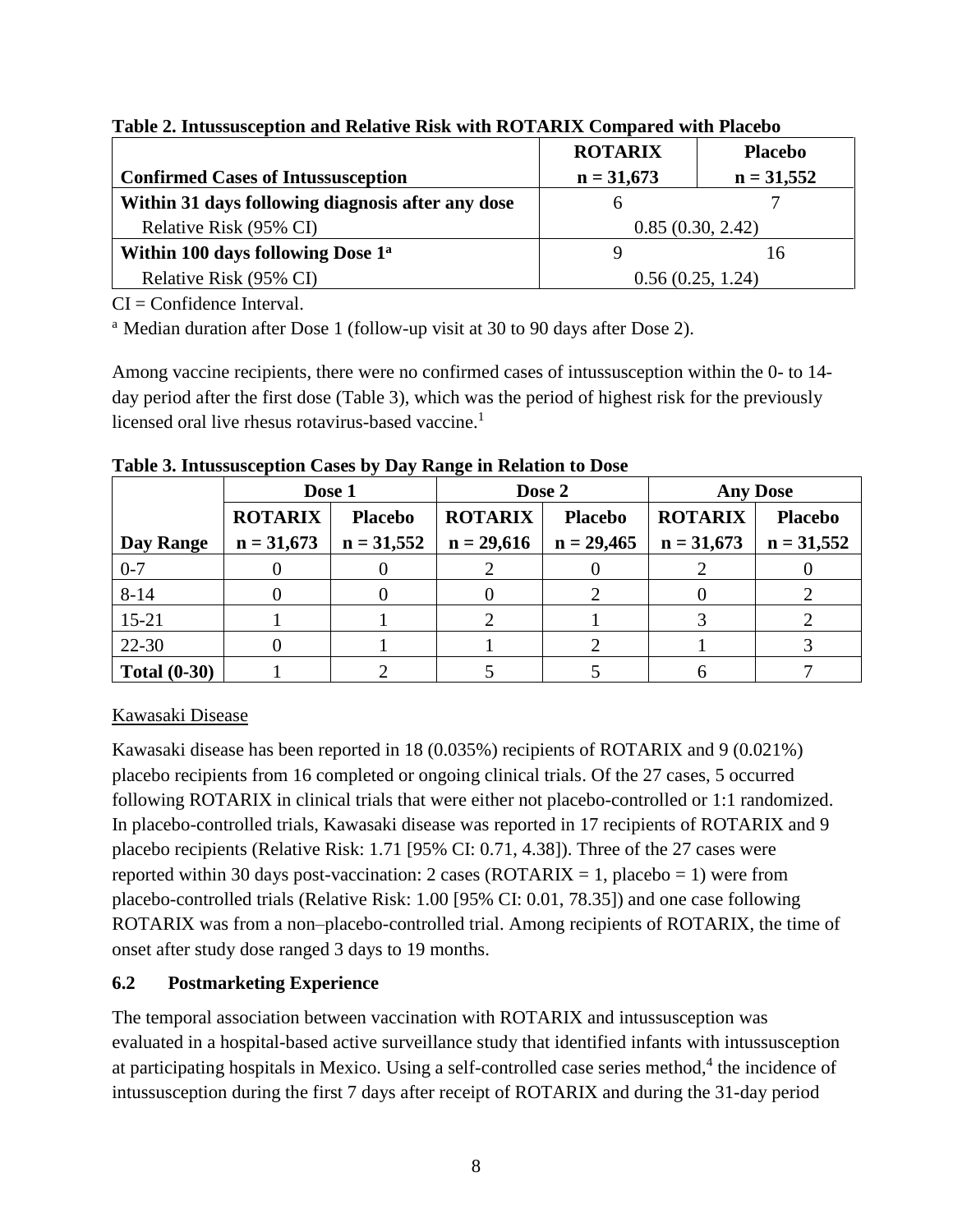after receipt of ROTARIX was compared with a control period. The control period was from birth to one year, excluding the pre-defined risk period (first 7 days or first 31 days postvaccination, respectively).

Over a 2-year period, the participating hospitals provided health services to approximately 1 million infants under 1 year of age. Among 750 infants with intussusception, the relative incidence of intussusception in the 31-day period after the first dose of ROTARIX compared with the control period was 1.96 (95.5% CI: 1.46, 2.63)]; the relative incidence of intussusception in the first 7 days after the first dose of ROTARIX compared with the control period was 6.07 (95.5% CI: 4.20, 8.63).

The Mexico study did not take into account all medical conditions that may predispose infants to intussusception. The results may not be generalizable to U.S. infants who have a lower background rate of intussusception than Mexican infants. However, if a temporal increase in the risk for intussusception following ROTARIX similar in magnitude to that observed in the Mexico study does exist in U.S. infants, it is estimated that approximately 1 to 3 additional cases of intussusception hospitalizations would occur per 100,000 vaccinated infants in the U.S. within 7 days following the first dose of ROTARIX. In the first year of life, the background rate of intussusception hospitalizations in the U.S. has been estimated to be approximately 34 per 100,000 infants.<sup>5</sup>

Other postmarketing observational studies conducted in Brazil and Australia also suggest an increased risk of intussusception within the first 7 days following the second dose of ROTARIX. $2,3$ 

Worldwide passive postmarketing surveillance data suggest that most cases of intussusception reported following ROTARIX occur in the 7-day period after the first dose.

The following adverse events have been reported since market introduction of ROTARIX. Because these events are reported voluntarily from a population of uncertain size, it is not always possible to reliably estimate their frequency or establish a causal relationship to vaccination with ROTARIX.

#### Gastrointestinal Disorders

Intussusception (including death), recurrent intussusception (including death), hematochezia, gastroenteritis with vaccine viral shedding in infants with SCID.

Blood and Lymphatic System Disorders

Idiopathic thrombocytopenic purpura.

Vascular Disorders

Kawasaki disease.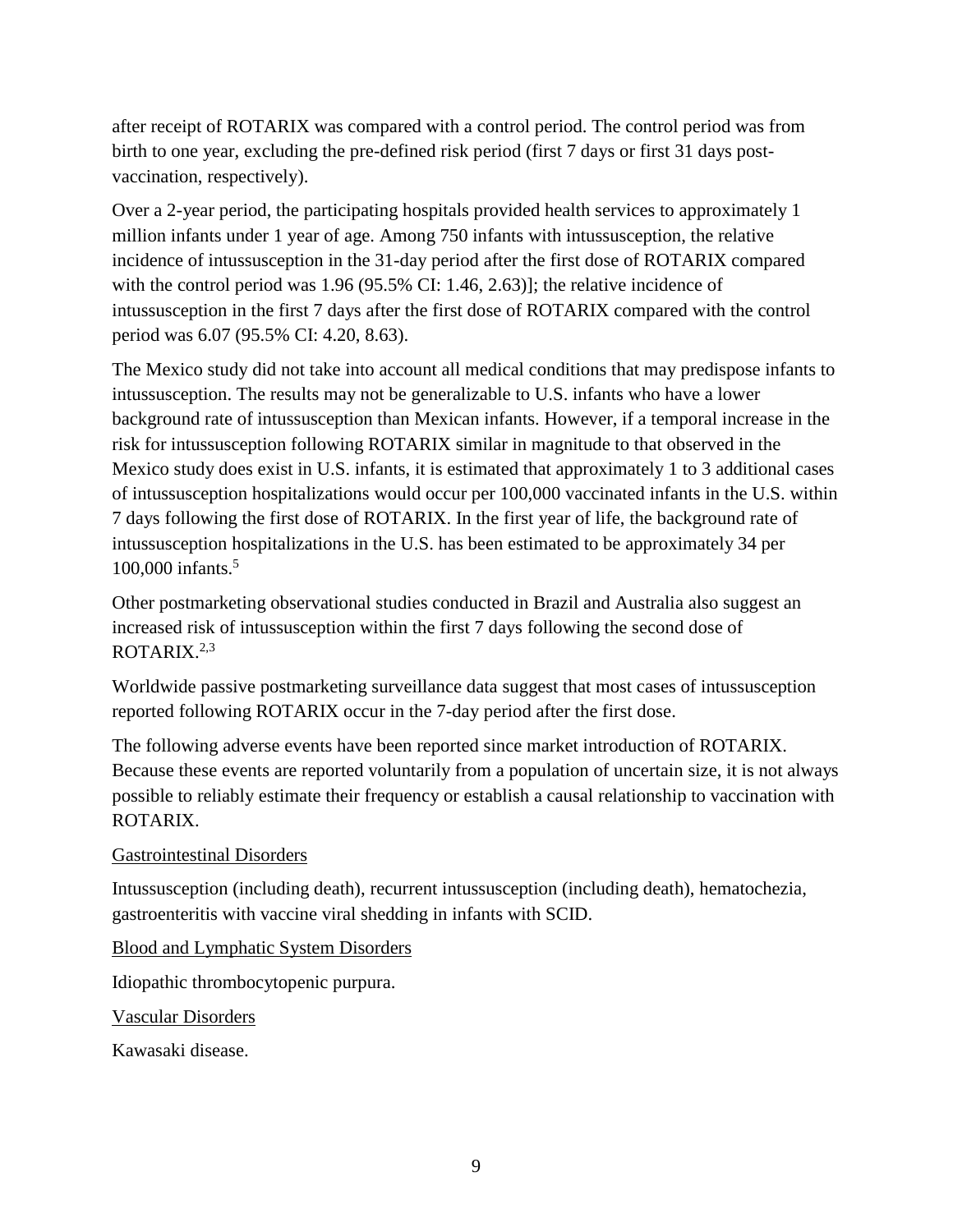General Disorders and Administration Site Conditions

<span id="page-9-0"></span>Maladministration.

# **7 DRUG INTERACTIONS**

# <span id="page-9-1"></span>**7.1 Concomitant Vaccine Administration**

In clinical trials, ROTARIX was administered concomitantly with U.S.-licensed and non–U.S. licensed vaccines. In a U.S. coadministration study in 484 infants, there was no evidence of interference in the immune responses to any of the antigens when PEDIARIX [Diphtheria and Tetanus Toxoids and Acellular Pertussis Adsorbed, Hepatitis B (Recombinant) and Inactivated Poliovirus Vaccine], a U.S.-licensed 7-valent pneumococcal conjugate vaccine (Wyeth Pharmaceuticals Inc.), and a U.S.-licensed Hib conjugate vaccine (Sanofi Pasteur SA) were coadministered with ROTARIX as compared with separate administration of ROTARIX.

# <span id="page-9-2"></span>**7.2 Immunosuppressive Therapies**

Immunosuppressive therapies, including irradiation, antimetabolites, alkylating agents, cytotoxic drugs, and corticosteroids (used in greater than physiologic doses), may reduce the immune response to ROTARIX. *[See Warnings and Precautions (5.3).]*

# <span id="page-9-3"></span>**8 USE IN SPECIFIC POPULATIONS**

# <span id="page-9-4"></span>**8.1 Pregnancy**

Pregnancy Category C

Animal reproduction studies have not been conducted with ROTARIX. It is also not known whether ROTARIX can cause fetal harm when administered to a pregnant woman or can affect reproduction capacity.

# <span id="page-9-5"></span>**8.4 Pediatric Use**

Safety and effectiveness of ROTARIX in infants younger than 6 weeks or older than 24 weeks of age have not been evaluated.

The effectiveness of ROTARIX in pre-term infants has not been established. Safety data are available in pre-term infants ( $ROTARIX = 134$ , placebo = 120) with a reported gestational age  $\leq$ 36 weeks. These pre-term infants were followed for serious adverse events up to 30 to 90 days after Dose 2. Serious adverse events were observed in 5.2% of recipients of ROTARIX as compared with 5.0% of placebo recipients. No deaths or cases of intussusception were reported in this population.

# <span id="page-9-6"></span>**11 DESCRIPTION**

ROTARIX (Rotavirus Vaccine, Live, Oral), for oral administration, is a live, attenuated rotavirus vaccine derived from the human 89-12 strain which belongs to G1P[8] type. The rotavirus strain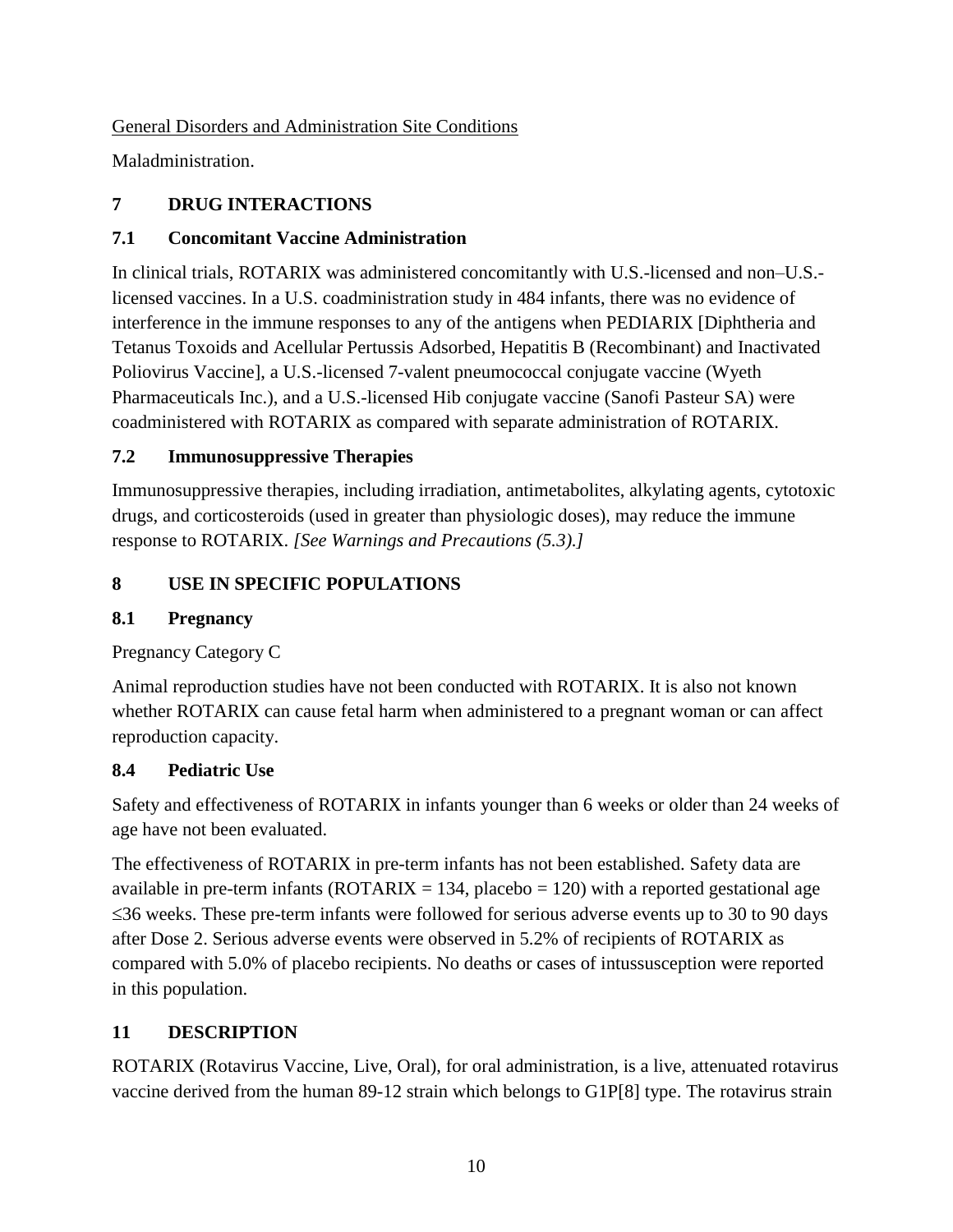is propagated on Vero cells. After reconstitution, the final formulation (1 mL) contains at least  $10^{6.0}$  median Cell Culture Infective Dose (CCID<sub>50</sub>) of live, attenuated rotavirus.

The lyophilized vaccine contains amino acids, dextran, Dulbecco's Modified Eagle Medium (DMEM), sorbitol, and sucrose. DMEM contains the following ingredients: sodium chloride, potassium chloride, magnesium sulfate, ferric (III) nitrate, sodium phosphate, sodium pyruvate, D-glucose, concentrated vitamin solution, L-cystine, L-tyrosine, amino acids solution, Lglutamine, calcium chloride, sodium hydrogenocarbonate, and phenol red.

In the manufacturing process, porcine-derived materials are used. Porcine circovirus type 1 (PCV-1) is present in ROTARIX. PCV-1 is not known to cause disease in humans.

The liquid diluent contains calcium carbonate, sterile water, and xanthan. The diluent includes an antacid component (calcium carbonate) to protect the vaccine during passage through the stomach and prevent its inactivation due to the acidic environment of the stomach.

ROTARIX is available in single-dose vials of lyophilized vaccine, accompanied by a prefilled oral applicator of liquid diluent *[see How Supplied/Storage and Handling (16)]*. The tip caps of the prefilled oral applicators contain natural rubber latex; the vial stoppers are not made with natural rubber latex.

<span id="page-10-0"></span>ROTARIX contains no preservatives.

# **12 CLINICAL PHARMACOLOGY**

# <span id="page-10-1"></span>**12.1 Mechanism of Action**

Prior to rotavirus vaccination programs, rotavirus infected nearly all children by the time they were 5 years of age. Severe, dehydrating rotavirus gastroenteritis occurs primarily among children aged 3 to 35 months. <sup>6</sup> Among children up to 3 years of age, approximately 16% of cases before 6 months of age result in hospitalization.<sup>7</sup>

The exact immunologic mechanism by which ROTARIX protects against rotavirus gastroenteritis is unknown *[see Clinical Pharmacology (12.2)]*. ROTARIX contains a live, attenuated human rotavirus that replicates in the small intestine and induces immunity.

## <span id="page-10-2"></span>**12.2 Pharmacodynamics**

## **Immunogenicity**

A relationship between antibody responses to rotavirus vaccination and protection against rotavirus gastroenteritis has not been established. Seroconversion was defined as the appearance of anti-rotavirus IgA antibodies (concentration  $\geq$  U/mL) post-vaccination in the serum of infants previously negative for rotavirus. In 2 safety and efficacy studies, one to two months after a 2-dose series, 86.5% of 787 recipients of ROTARIX seroconverted compared with 6.7% of 420 placebo recipients and 76.8% of 393 recipients of ROTARIX seroconverted compared with 9.7% of 341 placebo recipients, respectively.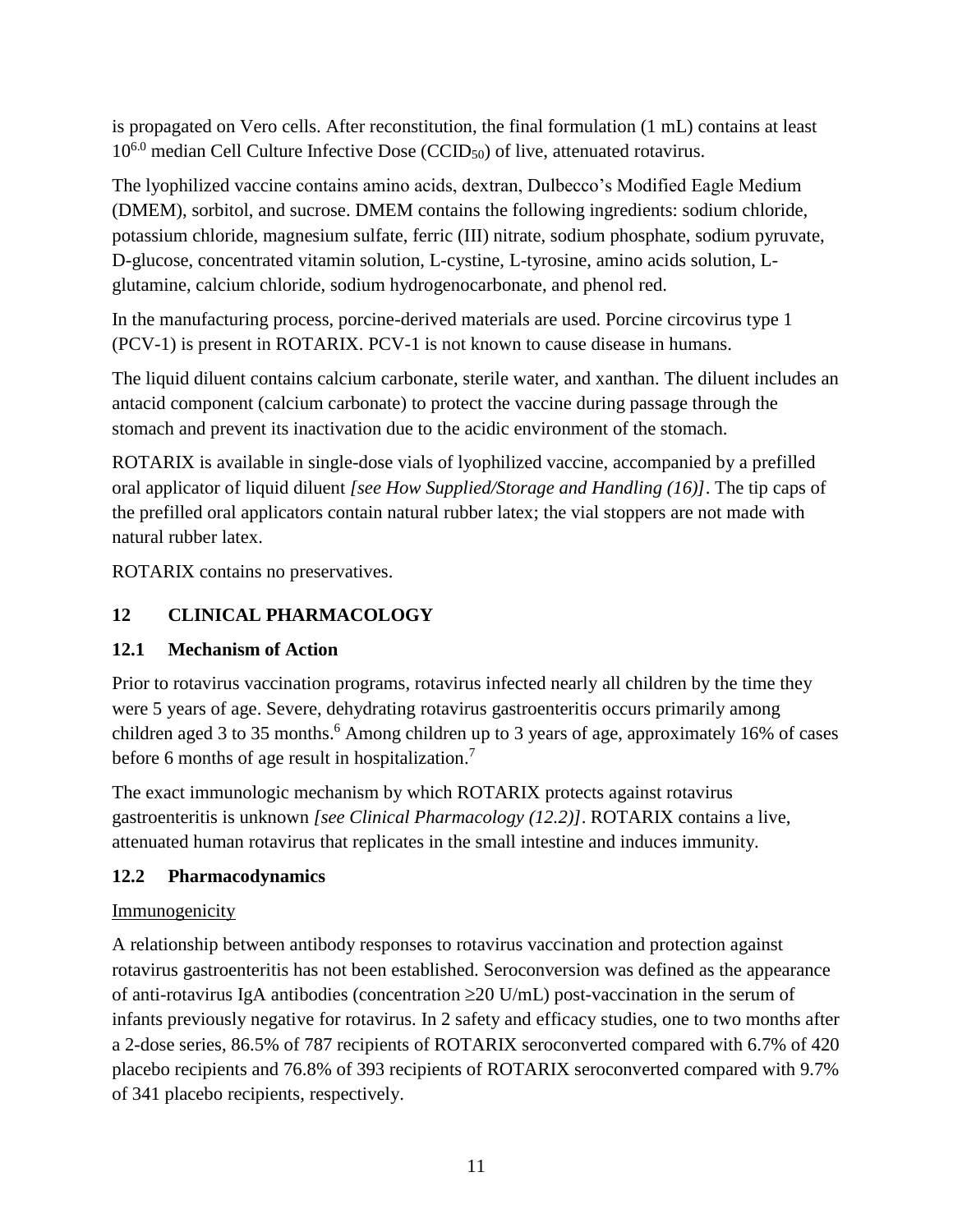## Shedding and Transmission

A prospective, randomized, double-blind, placebo-controlled study was performed in the Dominican Republic in twins within the same household to assess whether transmission of vaccine virus occurs from a vaccinated infant to a non-vaccinated infant. One hundred pairs of healthy twins 6 to 14 weeks of age (gestational age  $\geq$ 32 weeks) were randomized with one twin to receive ROTARIX ( $n = 100$ ) and the other twin to receive placebo ( $n = 100$ ). Twenty subjects in each arm were excluded for reasons such as having rotavirus antibody at baseline. Stool samples were collected on the day of or 1 day prior to each dose, as well as 3 times weekly for 6 consecutive weeks after each dose of ROTARIX or placebo. Transmission was defined as presence of the vaccine virus strain in any stool sample from a twin receiving placebo.

Transmitted vaccine virus was identified in 15 of 80 twins receiving placebo (18.8% [95% CI: 10.9, 29.0]). Median duration of the rotavirus shedding was 10 days in twins who received ROTARIX as compared with 4 days in twins who received placebo in whom the vaccine virus was transmitted. In the 15 twins who received placebo, no gastrointestinal symptoms related to transmitted vaccine virus were observed.

## <span id="page-11-0"></span>**13 NONCLINICAL TOXICOLOGY**

## <span id="page-11-1"></span>**13.1 Carcinogenesis, Mutagenesis, Impairment of Fertility**

ROTARIX has not been evaluated for carcinogenic or mutagenic potential, or for impairment of fertility.

## <span id="page-11-2"></span>**14 CLINICAL STUDIES**

## <span id="page-11-3"></span>**14.1 Efficacy Studies**

The data demonstrating the efficacy of ROTARIX in preventing rotavirus gastroenteritis come from 24,163 infants randomized in two placebo-controlled studies conducted in 17 countries in Europe and Latin America. In these studies, oral polio vaccine (OPV) was not coadministered; however, other routine childhood vaccines could be concomitantly administered. Breastfeeding was permitted in both studies.

A randomized, double-blind, placebo-controlled study was conducted in 6 European countries. A total of 3,994 infants were enrolled to receive ROTARIX ( $n = 2,646$ ) or placebo ( $n = 1,348$ ). Vaccine or placebo was given to healthy infants as a 2-dose series with the first dose administered orally from 6 through 14 weeks of age followed by one additional dose administered at least 4 weeks after the first dose. The 2-dose series was completed by 24 weeks of age. For both vaccination groups, 98.3% of infants were white and 53% were male.

The clinical case definition of rotavirus gastroenteritis was an episode of diarrhea (passage of 3 or more loose or watery stools within a day), with or without vomiting, where rotavirus was identified in a stool sample. Severity of gastroenteritis was determined by a clinical scoring system, the Vesikari scale, assessing the duration and intensity of diarrhea and vomiting, the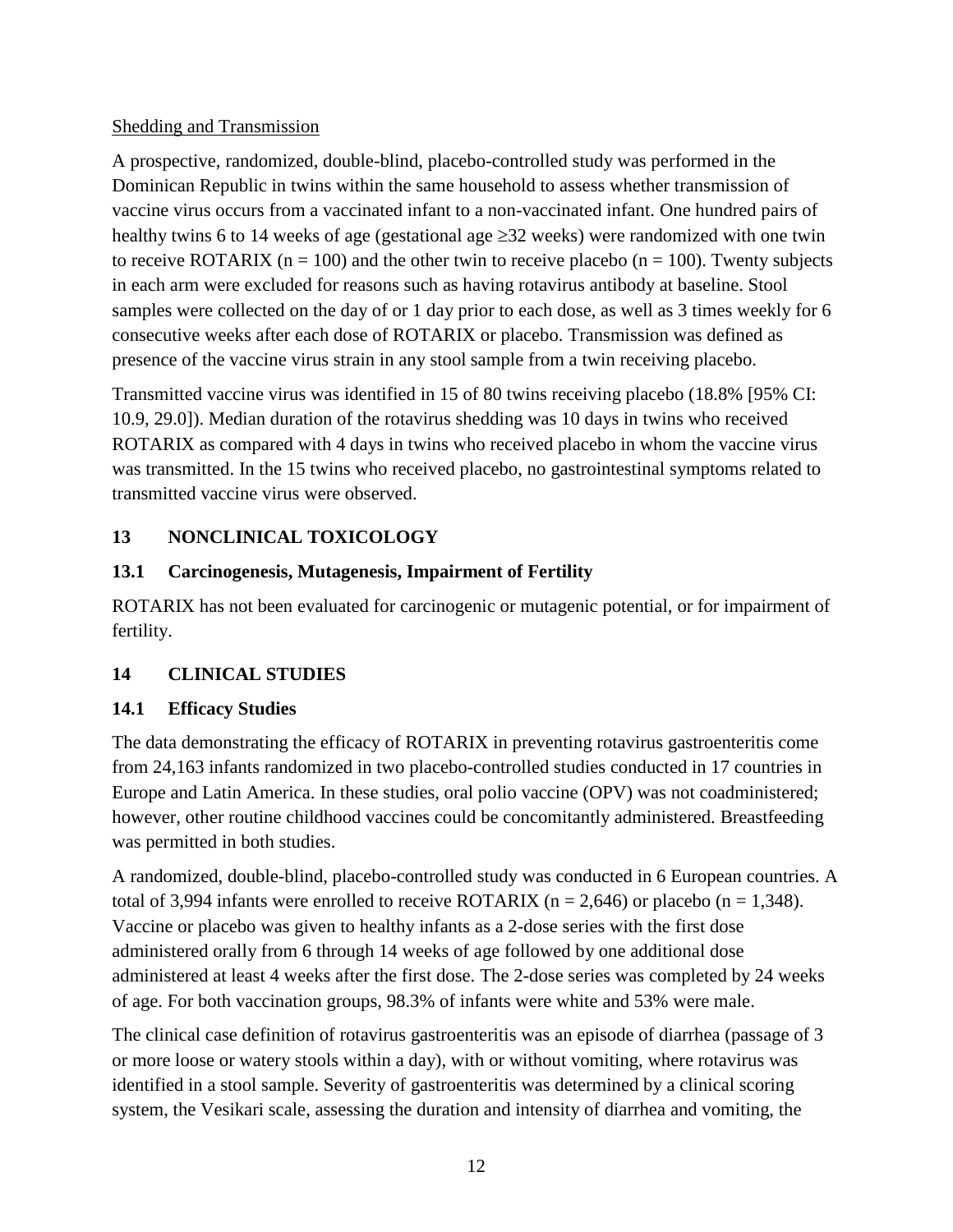intensity of fever, use of rehydration therapy or hospitalization for each episode. Scores range from 0 to 20, where higher scores indicate greater severity. An episode of gastroenteritis with a score of 11 or greater was considered severe.<sup>8</sup>

The primary efficacy endpoint was prevention of any grade of severity of rotavirus gastroenteritis caused by naturally occurring rotavirus from 2 weeks after the second dose through one rotavirus season (according to protocol, ATP). Other efficacy evaluations included prevention of severe rotavirus gastroenteritis, as defined by the Vesikari scale, and reductions in hospitalizations due to rotavirus gastroenteritis and all-cause gastroenteritis regardless of presumed etiology. Analyses were also done to evaluate the efficacy of ROTARIX against rotavirus gastroenteritis among infants who received at least one vaccination (total vaccinated cohort, TVC).

Efficacy of ROTARIX against any grade of severity of rotavirus gastroenteritis through one rotavirus season was 87.1% (95% CI: 79.6, 92.1); TVC efficacy was 87.3% (95% CI: 80.3, 92.0). Efficacy against severe rotavirus gastroenteritis through one rotavirus season was 95.8% (95% CI: 89.6, 98.7); TVC efficacy was 96.0% (95% CI: 90.2, 98.8) (Table 4). The protective effect of ROTARIX against any grade of severity of rotavirus gastroenteritis observed immediately following Dose 1 administration and prior to Dose 2 was 89.8% (95% CI: 8.9, 99.8).

Efficacy of ROTARIX in reducing hospitalizations for rotavirus gastroenteritis through one rotavirus season was 100% (95% CI: 81.8, 100); TVC efficacy was 100% (95% CI: 81.7, 100) (Table 4). ROTARIX reduced hospitalizations for all-cause gastroenteritis regardless of presumed etiology by 74.7% (95% CI: 45.5, 88.9).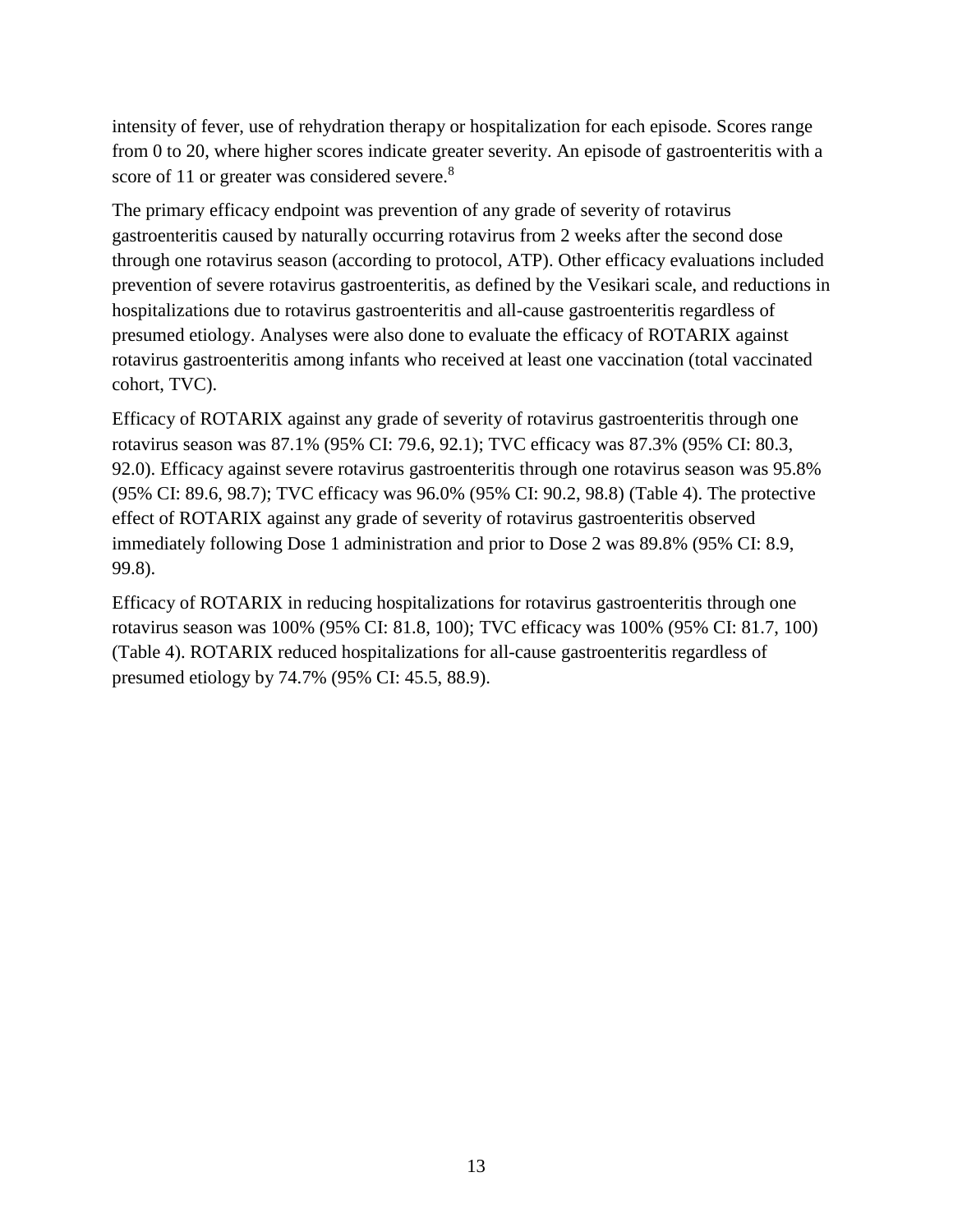|                                        |                       | <b>According to Protocola</b> | <b>Total Vaccinated Cohort</b> <sup>b</sup> |                |  |
|----------------------------------------|-----------------------|-------------------------------|---------------------------------------------|----------------|--|
|                                        | <b>ROTARIX</b>        | <b>Placebo</b>                | <b>ROTARIX</b>                              | <b>Placebo</b> |  |
| <b>Infants in Cohort</b>               | $n = 2,572$           | $n = 1,302$                   | $n = 2,646$                                 | $n = 1,348$    |  |
| <b>Gastroenteritis cases</b>           |                       |                               |                                             |                |  |
| Any severity                           | 24                    | 94                            | 26                                          | 104            |  |
| Severe <sup>c</sup>                    | 5                     | 60                            | 5                                           | 64             |  |
| <b>Efficacy estimate against RV GE</b> |                       |                               |                                             |                |  |
| Any severity                           | $87.1\%$ <sup>d</sup> |                               | $87.3\%$ <sup>d</sup>                       |                |  |
| $(95\% \text{ CI})$                    | (79.6, 92.1)          |                               | (80.3, 92.0)                                |                |  |
| Severe <sup>c</sup>                    | $95.8\%$ <sup>d</sup> |                               | $96.0\%$ <sup>d</sup>                       |                |  |
| (95% CI)                               | (89.6, 98.7)          |                               | (90.2, 98.8)                                |                |  |
| Cases of hospitalization due to        | $\overline{0}$        | 12                            | $\overline{0}$                              | 12             |  |
| <b>RV GE</b>                           |                       |                               |                                             |                |  |
| <b>Efficacy in reducing</b>            | $100\%$ <sup>d</sup>  |                               | $100\%$ <sup>d</sup>                        |                |  |
| hospitalizations due to RV GE          |                       |                               |                                             |                |  |
| (95% CI)                               | (81.8, 100)           |                               | (81.7, 100)                                 |                |  |

**Table 4. Efficacy Evaluation of ROTARIX through One Rotavirus Season**

 $RV$  GE = Rotavirus gastroenteritis;  $CI =$  Confidence Interval.

<sup>a</sup> ATP analysis includes all infants in the efficacy cohort who received two doses of vaccine according to randomization.

<sup>b</sup> TVC analysis includes all infants in the efficacy cohort who received at least one dose of vaccine or placebo.

 $\epsilon$  Severe gastroenteritis defined as  $\geq$ 11 on the Vesikari scale.

<sup>d</sup> Statistically significant versus placebo ( $P < 0.001$ ).

A randomized, double-blind, placebo-controlled study was conducted in 11 countries in Latin America and Finland. A total of  $63,225$  infants received ROTARIX (n = 31,673) or placebo  $(n = 31,552)$ . An efficacy subset of these infants consisting of 20,169 infants from Latin America received ROTARIX ( $n = 10,159$ ) or placebo ( $n = 10,010$ ). Vaccine or placebo was given to healthy infants as a 2-dose series with the first dose administered orally from 6 through 13 weeks of age followed by one additional dose administered at least 4 weeks after the first dose. The 2 dose series was completed by 24 weeks of age. For both vaccination groups, the racial distribution of the efficacy subset was as follows: Hispanic 85.8%, white 7.9%, black 1.1%, and other 5.2%; 51% were male.

The clinical case definition of severe rotavirus gastroenteritis was an episode of diarrhea (passage of 3 or more loose or watery stools within a day), with or without vomiting, where rotavirus was identified in a stool sample, requiring hospitalization and/or rehydration therapy equivalent to World Health Organization (WHO) plan B (oral rehydration therapy) or plan C (intravenous rehydration therapy) in a medical facility.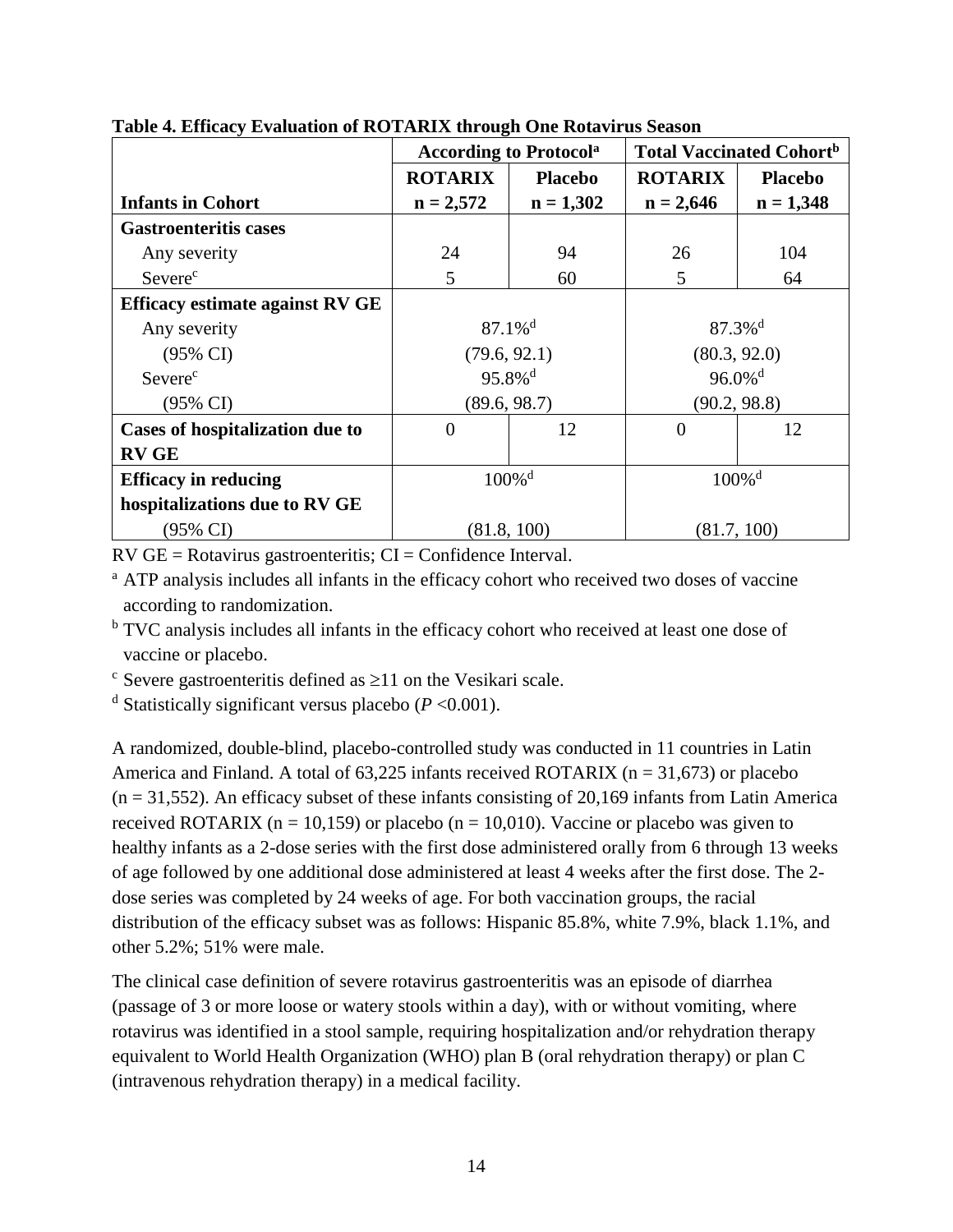The primary efficacy endpoint was prevention of severe rotavirus gastroenteritis caused by naturally occurring rotavirus from 2 weeks after the second dose through one year (ATP). Analyses were done to evaluate the efficacy of ROTARIX against severe rotavirus gastroenteritis among infants who received at least one vaccination (TVC). Reduction in hospitalizations due to rotavirus gastroenteritis was also evaluated (ATP).

Efficacy of ROTARIX against severe rotavirus gastroenteritis through one year was 84.7% (95% CI: 71.7, 92.4); TVC efficacy was 81.1% (95% CI: 68.5, 89.3) (Table 5).

Efficacy of ROTARIX in reducing hospitalizations for rotavirus gastroenteritis through one year was 85.0% (95% CI: 69.6, 93.5); TVC efficacy was 80.8% (95% CI: 65.7, 90.0) (Table 5).

|                                        | <b>According to Protocola</b> |                | <b>Total Vaccinated Cohort</b> <sup>b</sup> |                |
|----------------------------------------|-------------------------------|----------------|---------------------------------------------|----------------|
|                                        | <b>ROTARIX</b>                | <b>Placebo</b> | <b>ROTARIX</b>                              | <b>Placebo</b> |
| <b>Infants in Cohort</b>               | $n = 9,009$                   | $n = 8,858$    | $n = 10,159$                                | $n = 10,010$   |
| <b>Gastroenteritis cases</b>           |                               |                |                                             |                |
| Severe                                 | 12                            | 77             | 18                                          | 94             |
| <b>Efficacy estimate against RV GE</b> |                               |                |                                             |                |
| Severe                                 | $84.7\%$ <sup>c</sup>         |                | $81.1\%$ <sup>c</sup>                       |                |
| $(95\% \text{ CI})$                    | (71.7, 92.4)                  |                | (68.5, 89.3)                                |                |
| Cases of hospitalization due to        | 9<br>59                       |                | 14                                          | 72             |
| <b>RV GE</b>                           |                               |                |                                             |                |
| <b>Efficacy in reducing</b>            | $85.0\%$ <sup>c</sup>         |                | $80.8\%$ <sup>c</sup>                       |                |
| hospitalizations due to RV GE          |                               |                |                                             |                |
| (95% CI)                               | (69.6, 93.5)                  |                | (65.7, 90.0)                                |                |

**Table 5. Efficacy Evaluation of ROTARIX through One Year**

 $RV$  GE = Rotavirus gastroenteritis;  $CI =$  Confidence Interval.

<sup>a</sup> ATP analysis includes all infants in the efficacy cohort who received two doses of vaccine according to randomization.

<sup>b</sup> TVC analysis includes all infants in the efficacy cohort who received at least one dose of vaccine or placebo.

 $\degree$  Statistically significant versus placebo ( $P \le 0.001$ ).

## <span id="page-14-0"></span>**14.2 Efficacy through Two Rotavirus Seasons**

The efficacy of ROTARIX persisting through two rotavirus seasons was evaluated in two studies.

In the European study, the efficacy of ROTARIX against any grade of severity of rotavirus gastroenteritis through two rotavirus seasons was 78.9% (95% CI: 72.7, 83.8). Efficacy in preventing any grade of severity of rotavirus gastroenteritis cases occurring only during the second season post-vaccination was 71.9% (95% CI: 61.2, 79.8). The efficacy of ROTARIX against severe rotavirus gastroenteritis through two rotavirus seasons was 90.4% (95% CI: 85.1,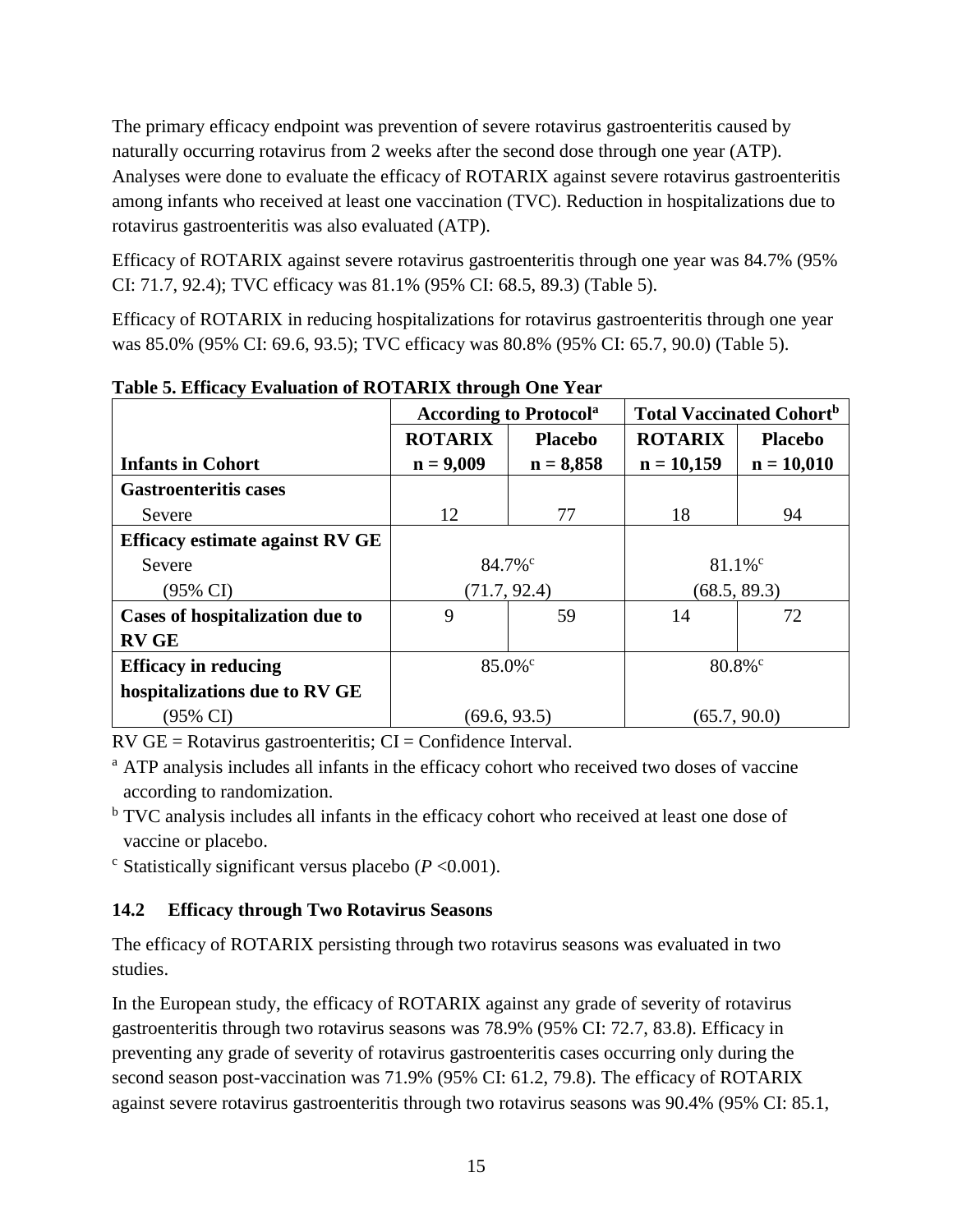94.1). Efficacy in preventing severe rotavirus gastroenteritis cases occurring only during the second season post-vaccination was 85.6% (95% CI: 75.8, 91.9).

The efficacy of ROTARIX in reducing hospitalizations for rotavirus gastroenteritis through two rotavirus seasons was 96.0% (95% CI: 83.8, 99.5).

In the Latin American study, the efficacy of ROTARIX against severe rotavirus gastroenteritis through two years was 80.5% (95% CI: 71.3, 87.1). Efficacy in preventing severe rotavirus gastroenteritis cases occurring only during the second year post-vaccination was 79.0% (95% CI: 66.4, 87.4). The efficacy of ROTARIX in reducing hospitalizations for rotavirus gastroenteritis through two years was 83.0% (95% CI: 73.1, 89.7).

The efficacy of ROTARIX beyond the second season post-vaccination was not evaluated.

## <span id="page-15-0"></span>**14.3 Efficacy against Specific Rotavirus Types**

The type-specific efficacy against any grade of severity and severe rotavirus gastroenteritis caused by G1P[8], G3P[8], G4P[8], G9P[8], and combined non-G1 (G2, G3, G4, G9) types was statistically significant through one year. Additionally, type-specific efficacy against any grade of severity and severe rotavirus gastroenteritis caused by G1P[8], G2P[4], G3P[8], G4P[8], G9P[8], and combined non-G1 (G2, G3, G4, G9) types was statistically significant through two years (Table 6).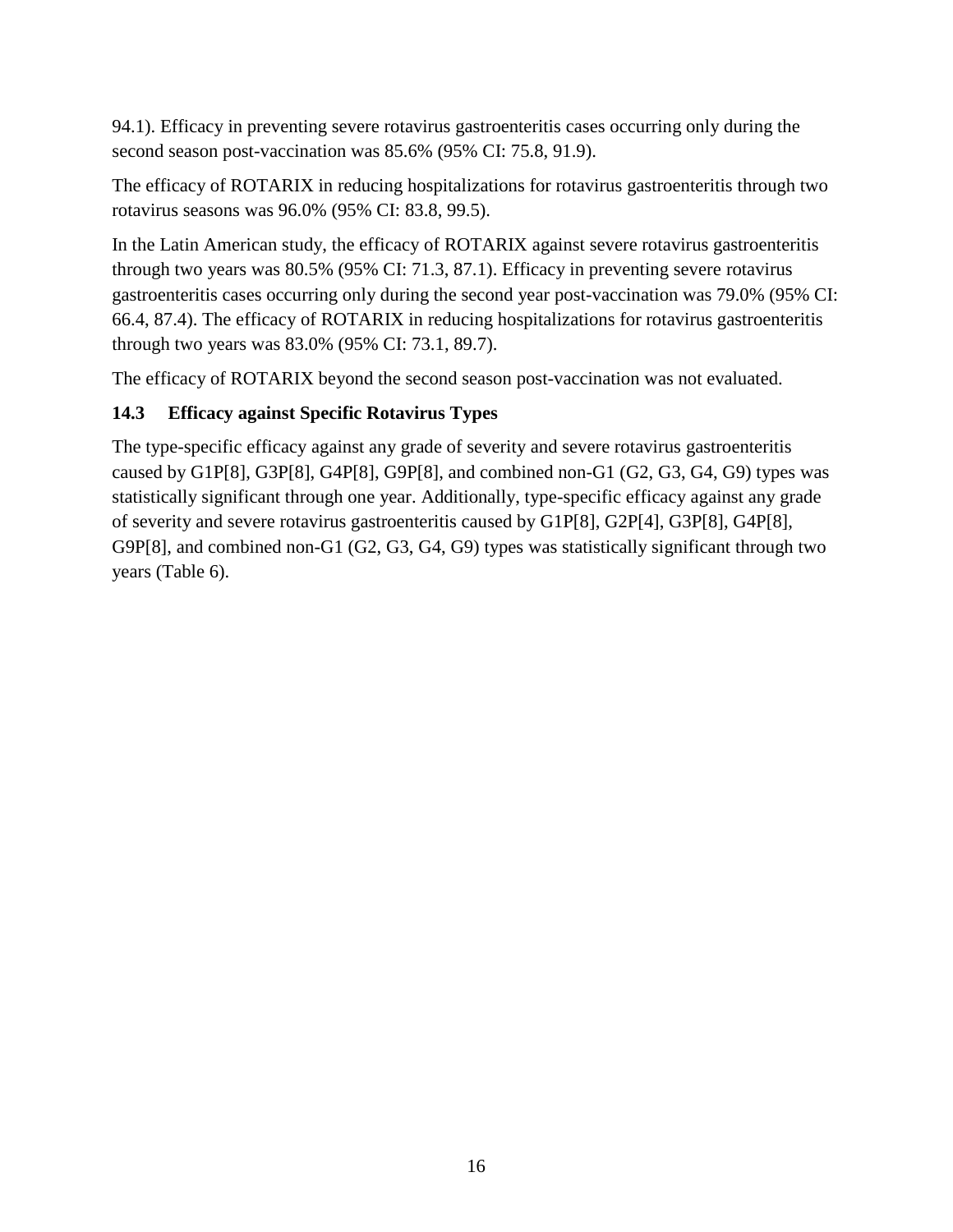|                              | <b>Through One Rotavirus Season</b> |                | <b>Through Two Rotavirus Seasons</b> |                        |                 |                     |
|------------------------------|-------------------------------------|----------------|--------------------------------------|------------------------|-----------------|---------------------|
|                              | <b>Number of Cases</b>              |                |                                      | <b>Number of Cases</b> |                 |                     |
|                              | <b>ROTARIX</b>                      | <b>Placebo</b> | % Efficacy                           | <b>ROTARIX</b>         | <b>Placebo</b>  | % Efficacy          |
| Type Identified <sup>a</sup> | $n = 2,572$                         | $n = 1,302$    | $(95\% \text{ CI})$                  | $n = 2,572$            | $n = 1,302$     | $(95\% \text{ CI})$ |
| <b>ANY GRADE OF SEVERITY</b> |                                     |                |                                      |                        |                 |                     |
| GIP[8]                       | $\overline{4}$                      | 46             | 95.6% <sup>b</sup>                   | 18                     | 89c,d           | 89.8% <sup>b</sup>  |
|                              |                                     |                | (87.9, 98.8)                         |                        |                 | (82.9, 94.2)        |
| G2P[4]                       | 3                                   | 4 <sup>c</sup> | <b>NS</b>                            | 14                     | 17 <sup>c</sup> | 58.3% <sup>b</sup>  |
|                              |                                     |                |                                      |                        |                 | (10.1, 81.0)        |
| G3P[8]                       | $\mathbf{1}$                        | 5              | 89.9%b                               | $\overline{3}$         | 10              | 84.8% <sup>b</sup>  |
|                              |                                     |                | (9.5, 99.8)                          |                        |                 | (41.0, 97.3)        |
| G4P[8]                       | 3                                   | 13             | 88.3% <sup>b</sup>                   | 6                      | 18              | 83.1% <sup>b</sup>  |
|                              |                                     |                | (57.5, 97.9)                         |                        |                 | (55.6, 94.5)        |
| G9P[8]                       | 13                                  | 27             | 75.6% <sup>b</sup>                   | 38                     | 71 <sup>d</sup> | 72.9%b              |
|                              |                                     |                | (51.1, 88.5)                         |                        |                 | (59.3, 82.2)        |
| Combined non-G1              | 20                                  | 49             | 79.3% <sup>b</sup>                   | 62                     | 116             | 72.9%b              |
| (G2, G3, G4, G9,             |                                     |                | (64.6, 88.4)                         |                        |                 | (62.9, 80.5)        |
| $G12$ ) types <sup>e</sup>   |                                     |                |                                      |                        |                 |                     |
| <b>SEVERE</b>                |                                     |                |                                      |                        |                 |                     |
| GIP[8]                       | $\overline{2}$                      | 28             | $96.4\%$ <sup>b</sup>                | $\overline{4}$         | 57              | 96.4% <sup>b</sup>  |
|                              |                                     |                | (85.7, 99.6)                         |                        |                 | (90.4, 99.1)        |
| G2P[4]                       | $\mathbf{1}$                        | $2^{\circ}$    | <b>NS</b>                            | $\overline{2}$         | 7 <sup>c</sup>  | 85.5% <sup>b</sup>  |
|                              |                                     |                |                                      |                        |                 | (24.0, 98.5)        |
| G3P[8]                       | $\mathbf{0}$                        | 5              | 100%b                                | $\mathbf{1}$           | 8               | 93.7% <sup>b</sup>  |
|                              |                                     |                | (44.8, 100)                          |                        |                 | (52.8, 99.9)        |
| G4P[8]                       | $\mathbf{0}$                        | $\overline{7}$ | $100\%$ <sup>b</sup>                 | $\mathbf{1}$           | 11              | 95.4% <sup>b</sup>  |
|                              |                                     |                | (64.9, 100)                          |                        |                 | (68.3, 99.9)        |
| G9P[8]                       | $\overline{2}$                      | 19             | 94.7% <sup>b</sup>                   | 13                     | $44^d$          | 85.0% <sup>b</sup>  |
|                              |                                     |                | (77.9, 99.4)                         |                        |                 | (71.7, 92.6)        |
| Combined non-G1              | 3                                   | 33             | 95.4% <sup>b</sup>                   | 17                     | 70              | 87.7% <sup>b</sup>  |
| (G2, G3, G4, G9,             |                                     |                | (85.3, 99.1)                         |                        |                 | (78.9, 93.2)        |
| $G12$ ) types <sup>e</sup>   |                                     |                |                                      |                        |                 |                     |

**Table 6. Type-Specific Efficacy of ROTARIX against Any Grade of Severity and Severe Rotavirus Gastroenteritis (According to Protocol)**

 $CI =$  Confidence Interval;  $NS =$  Not significant.

<sup>a</sup> Statistical analyses done by G type; if more than one rotavirus type was detected from a rotavirus gastroenteritis episode, the episode was counted in each of the detected rotavirus type categories.

 $<sup>b</sup>$  Statistically significant versus placebo ( $P < 0.05$ ).</sup>

<sup>c</sup> The P genotype was not typeable for one episode.

<sup>d</sup> P[8] genotype was not detected in one episode.

<sup>e</sup> Two cases of G12P[8] were isolated in the second season (one in each group).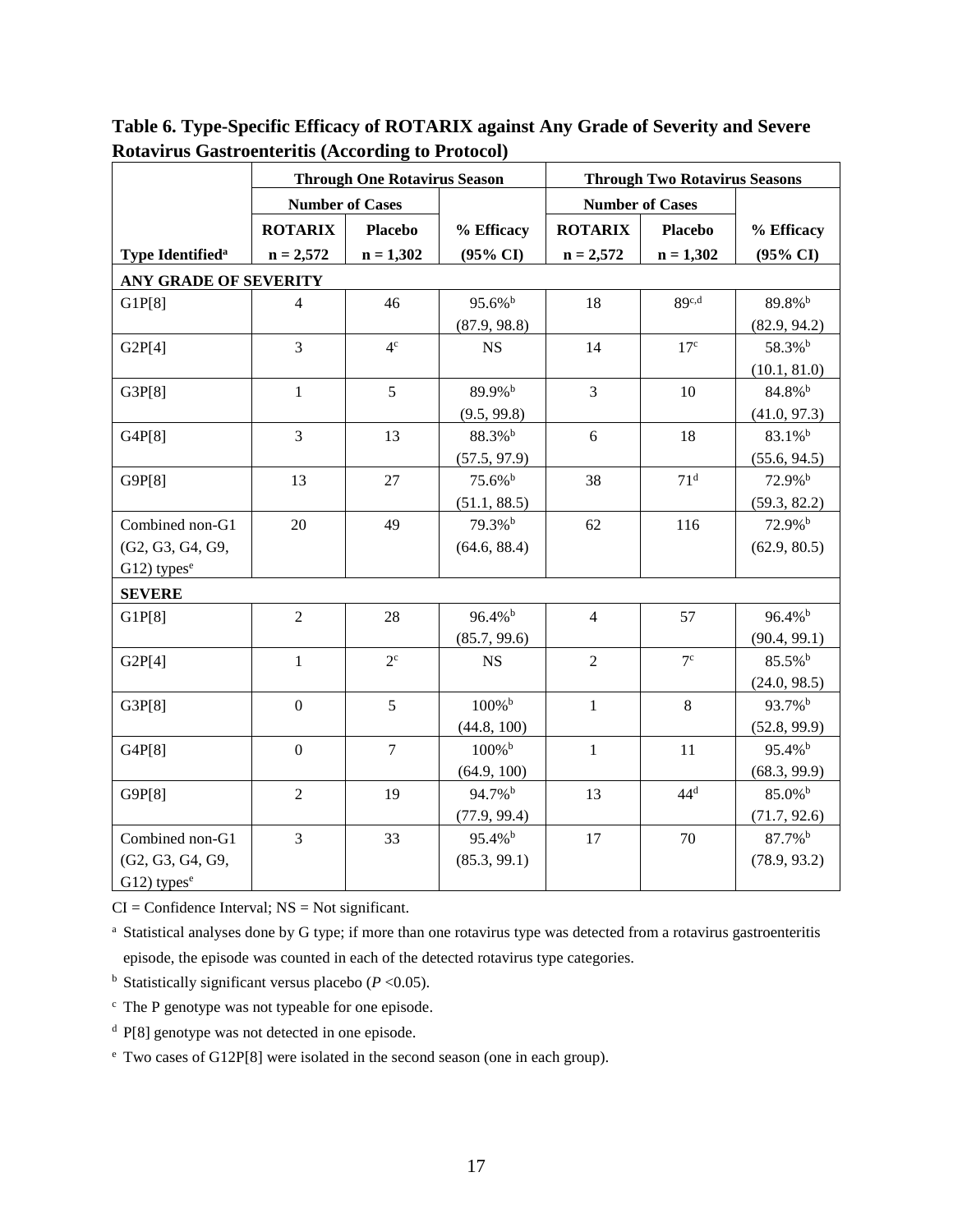## <span id="page-17-0"></span>**15 REFERENCES**

- 1. Murphy TV, Gargiullo PM, Massoudi MS, et al. Intussusception among infants given an oral rotavirus vaccine. *N Engl J Med* 2001;344:564–572.
- 2. Carlin JB, Macartney KK, Lee KJ, et al. Intussusception Risk and Disease Prevention Associated with Rotavirus Vaccines in Australia's National Immunization Program. *CID* 2013;57(10):1427-1434.
- 3. Patel MM, López-Collada VR, Bulhões MM, et al. Intussusception Risk and Health Benefits of Rotavirus Vaccination in Mexico and Brazil. *N Engl J Med* 2011;364:2283-2292.
- 4. Farrington CP, Whitaker HJ, Hocine MN, et al. Case series analysis for censored, perturbed, or curtailed post-event exposures. *Biostatistics* 2009;10(1):3–16.
- 5. Tate JE, Simonsen L, Viboud C, et al. Trends in intussusception hospitalizations among US infants, 1993–2004: implications for monitoring the safety of the new rotavirus vaccination program. *Pediatrics* 2008;121:e1125-e1132.
- 6. Centers for Disease Control and Prevention. Prevention of rotavirus gastroenteritis among infants and children. Recommendations of the Advisory Committee on Immunization Practices (ACIP). *MMWR* 2006;55(No. RR-12):1-13.
- 7. Parashar UD, Holman RC, Clarke MJ, et al. Hospitalizations associated with rotavirus diarrhea in the United States, 1993 through 1995: surveillance based on the new ICD-9-CM rotavirus-specific diagnostic code. *J Infect Dis* 1998;177:13-17.
- 8. Ruuska T, Vesikari T. Rotavirus disease in Finnish children: use of numerical scores for severity of diarrheal episodes. *Scand J Infect Dis* 1990;22:259-267.

# <span id="page-17-1"></span>**16 HOW SUPPLIED/STORAGE AND HANDLING**

ROTARIX is available in single-dose vials of lyophilized vaccine, accompanied by a prefilled oral applicator of liquid diluent (1 mL) with a plunger stopper, and a transfer adapter for reconstitution.

Supplied as an outer package of 10 doses (NDC 58160-854-52) containing:

NDC 58160-851-01 vial of lyophilized vaccine in package of 10: NDC 58160-851-10

NDC 58160-853-02 oral applicator of diluent (10 applicators)

## <span id="page-17-2"></span>**16.1 Storage before Reconstitution**

- Lyophilized vaccine in vials: Store refrigerated at 2° to 8°C (36° to 46°F). Protect vials **from light.**
- Diluent in oral applicators: Store refrigerated at  $2^{\circ}$  to  $8^{\circ}$ C (36 $^{\circ}$  to 46 $^{\circ}$ F) or at a controlled room temperature up to 25<sup>o</sup>C (77<sup>o</sup>F). **Do not freeze. Discard if the diluent has been frozen.**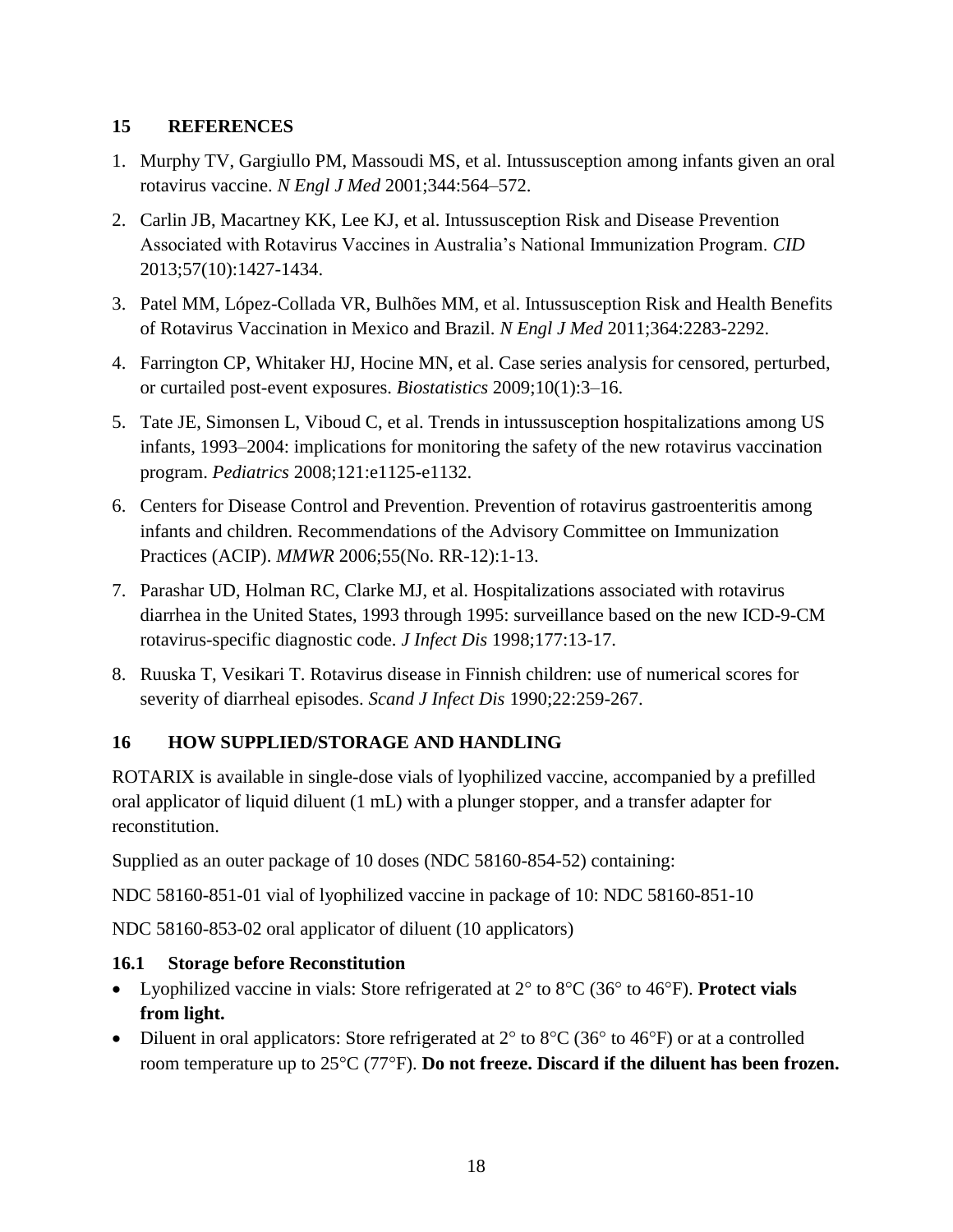## <span id="page-18-0"></span>**16.2 Storage after Reconstitution**

ROTARIX should be administered within 24 hours of reconstitution. After reconstitution, store refrigerated at 2 $\degree$  to 8 $\degree$ C (36 $\degree$  to 46 $\degree$ F) or at a controlled room temperature up to 25 $\degree$ C (77 $\degree$ F). Discard the reconstituted vaccine in biological waste container if not used within 24 hours. **Do not freeze. Discard if the reconstituted vaccine has been frozen.**

## <span id="page-18-1"></span>**17 PATIENT COUNSELING INFORMATION**

*See FDA-approved patient labeling (Patient Information)*. Patient labeling is provided as a tearoff leaflet at the end of this full prescribing information.

- Parents or guardians should be informed by the healthcare provider of the potential benefits and risks of immunization with ROTARIX, and of the importance of completing the immunization series.
- The healthcare provider should inform the parents or guardians about the potential for adverse reactions that have been temporally associated with administration of ROTARIX or other vaccines containing similar components.
- The parent or guardian should immediately report any signs and/or symptoms of intussusception.
- The parent or guardian should be given the Vaccine Information Statements, which are required by the National Childhood Vaccine Injury Act of 1986 to be given prior to immunization. These materials are available free of charge at the Centers for Disease Control and Prevention (CDC) website (www.cdc.gov/vaccines).

Trademarks are owned by or licensed to the GSK group of companies.



Manufactured by **GlaxoSmithKline Biologicals** Rixensart, Belgium, U.S. License 1617 Distributed by **GlaxoSmithKline** Research Triangle Park, NC 27709

©2019 GSK group of companies or its licensor.

RTX:17PI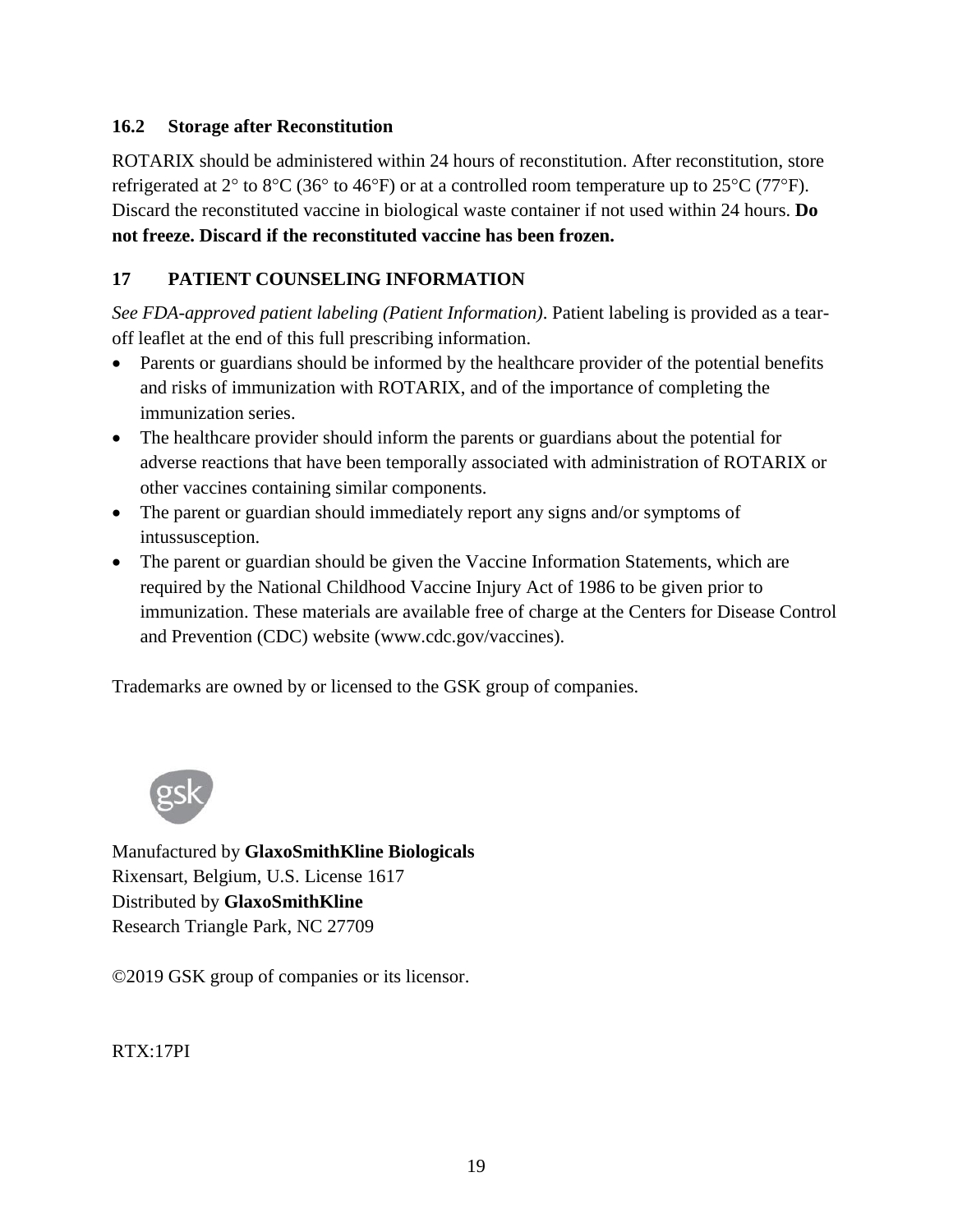**-------------------------------------------------------------------------------------------------------------**

# **PATIENT INFORMATION ROTARIX (ROW-tah-rix) Rotavirus Vaccine, Live, Oral**

Read this Patient Information carefully before your baby gets ROTARIX and before your baby receives the next dose of ROTARIX. This leaflet is a summary of information about ROTARIX and does not take the place of talking with your baby's doctor.

# **What is ROTARIX?**

ROTARIX is a vaccine that protects your baby from a kind of virus (called a rotavirus) that can cause bad diarrhea and vomiting. Rotavirus can cause diarrhea and vomiting that is so bad that your baby can lose too much body fluid and need to go to the hospital.

Rotavirus vaccine is a liquid that is given to your baby by mouth. It is not a shot.

# **Who should not take ROTARIX?**

Your baby should not get ROTARIX if:

- He or she has had an allergic reaction after getting a dose of ROTARIX.
- He or she is allergic to any of the ingredients of this vaccine. A list of ingredients can be found at the end of this leaflet.
- A doctor has told you that your baby's digestive system has a defect (is not normal).
- He or she has a history of a serious problem called intussusception that happens when a part of the intestine gets blocked or twisted.
- He or she has Severe Combined Immunodeficiency Disease (SCID), a severe problem with his/her immune system.

# **Tell your doctor if your baby:**

- Is allergic to latex.
- Has problems with his/her immune system.
- Has cancer.
- Will be in close contact with someone who has problems with his/her immune system or is getting treated for cancer as the spread of vaccine virus to nonvaccinated contacts could occur. Hand washing is recommended after diaper changes to help prevent the spread of vaccine virus.

If your baby has been having diarrhea and vomiting, your doctor may want to wait before giving your baby a dose of ROTARIX.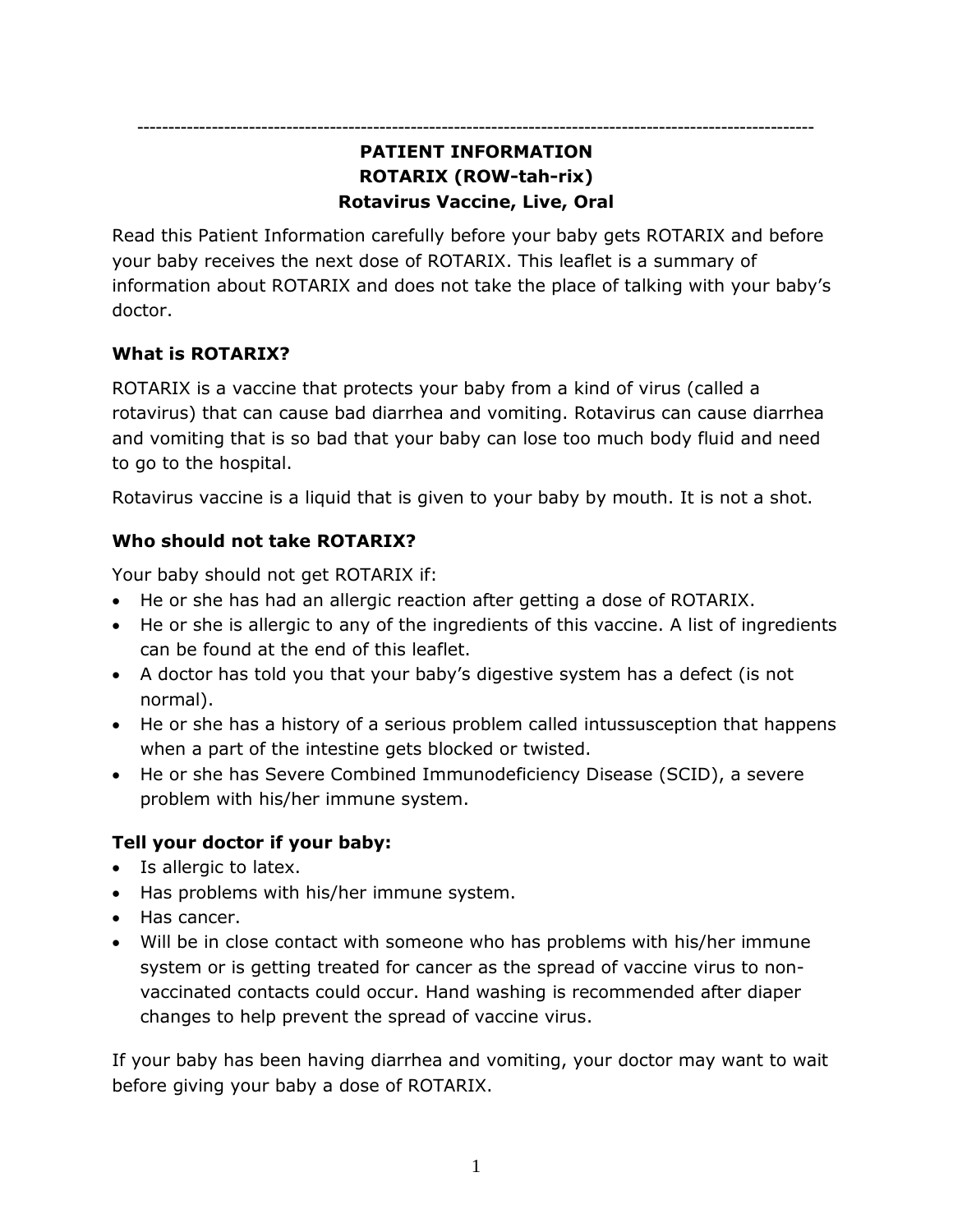# **What are possible side effects of ROTARIX?**

The most common side effects of ROTARIX are:

- Crying
- Fussiness
- Cough
- Runny nose
- Fever
- Loss of appetite
- Vomiting.

Call your doctor right away or go to the emergency department if your baby has any of these problems after getting ROTARIX, even if it has been several weeks since the last vaccine dose because these may be signs of a serious problem called intussusception:

- Bad vomiting
- Bad diarrhea
- Bloody bowel movement
- High fever
- Severe stomach pain (if your baby brings his/her knees to his/her chest while crying or screaming).

Studies showed an increased risk of intussusception after the first and second dose of vaccine, especially in the first 7 days.

Since FDA approval, reports of infants with intussusception have been received by Vaccine Adverse Event Reporting System (VAERS). Intussusception occurred days and sometimes weeks after vaccination. Some infants needed hospitalization, surgery on their intestines, or a special enema to treat this problem. Death due to intussusception has occurred.

Other reported side effects include: Kawasaki disease (a serious condition that can affect the heart; symptoms may include fever, rash, red eyes, red mouth, swollen glands, swollen hands, and feet and, if not treated, death can occur).

Talk to your baby's doctor if your baby has any problems that concern you.

# **How is ROTARIX given?**

ROTARIX is a liquid that is dropped into your baby's mouth and swallowed.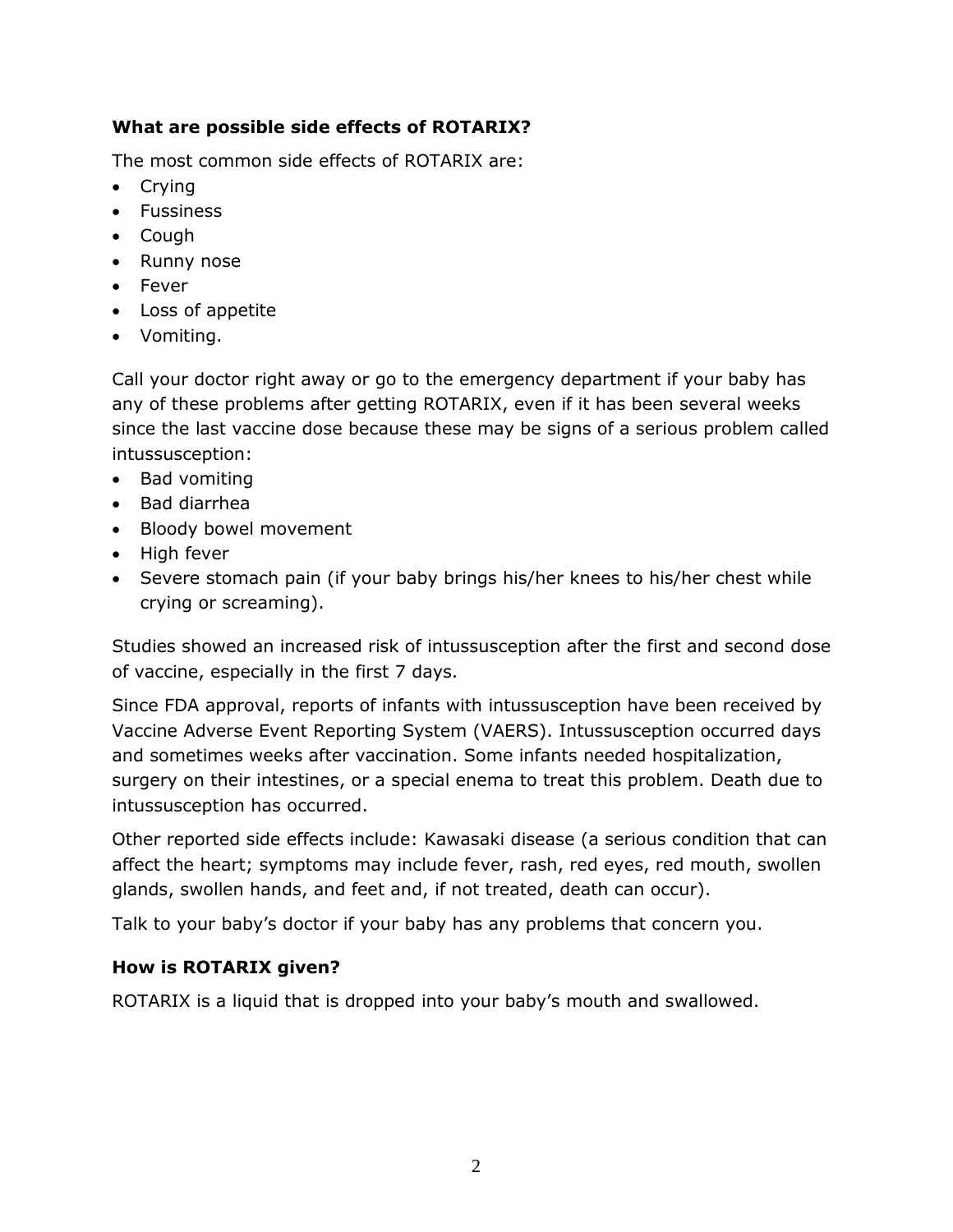# **Figure 1. Administration of ROTARIX**



Your baby will get the first dose at around 6 weeks old.

The second dose will be at least 4 weeks after the first dose (before 6 months old).

Be sure to plan the time for your baby's second dose with the doctor because it is important that your baby gets both doses of ROTARIX before your baby is 6 months old.

The doctor may decide to give your baby shots at the same time as ROTARIX.

Your baby can be fed normally after getting ROTARIX.

## **What are the ingredients in ROTARIX?**

ROTARIX contains weakened human rotavirus.

ROTARIX also contains dextran, sorbitol, xanthan, and Dulbecco's Modified Eagle Medium (DMEM). The ingredients of DMEM are as follows: sodium chloride, potassium chloride, magnesium sulphate, ferric (III) nitrate, sodium phosphate, sodium pyruvate, D-glucose, concentrated vitamin solution, L-cystine, L-tyrosine, amino acids solution, L-glutamine, calcium chloride, sodium hydrogenocarbonate, and phenol red.

Porcine circovirus type 1 (PCV-1), a virus found in pigs, is present in ROTARIX. PCV-1 is not known to cause disease in humans.

ROTARIX contains no preservatives.

The dropper used to give your baby ROTARIX contains latex.

Trademarks are owned by or licensed to the GSK group of companies.